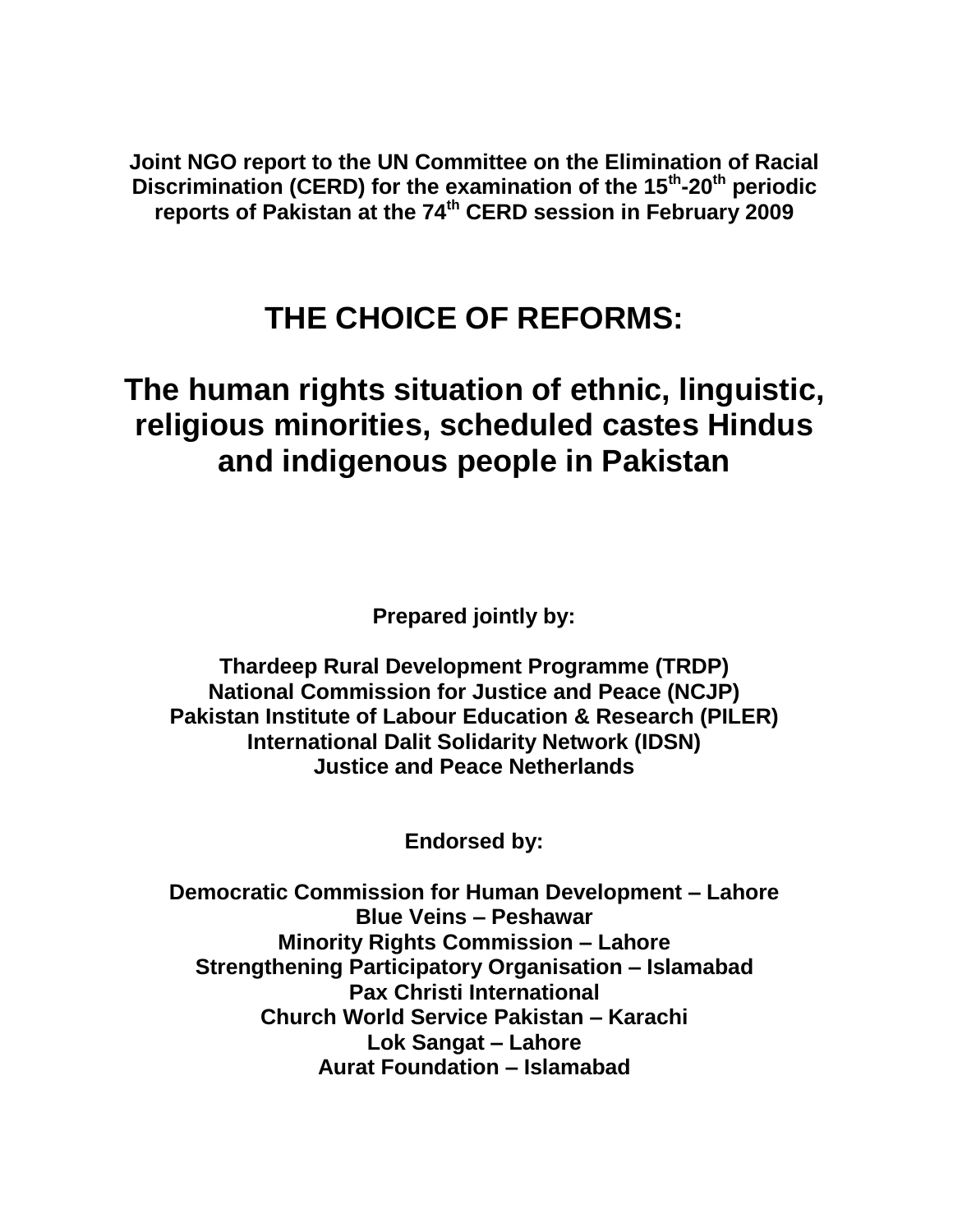# **TABLE OF CONTENTS**

| <b>INTRODUCTION</b>                                                                                                                                                                                   | 3                    |
|-------------------------------------------------------------------------------------------------------------------------------------------------------------------------------------------------------|----------------------|
| <b>EXECUTIVE SUMMARY</b>                                                                                                                                                                              | 4                    |
| SUMMARY OF RECOMMENDATIONS                                                                                                                                                                            | 5                    |
| GROUPS THAT CONCERN THIS TREATY IN PAKISTAN                                                                                                                                                           | 8                    |
| HUMAN RIGHTS SITUATION IN SMALLER PROVINCES                                                                                                                                                           | 8                    |
| <b>Northern Areas</b>                                                                                                                                                                                 | 8                    |
| <b>Balochistan</b>                                                                                                                                                                                    | 9                    |
| Siraiki language and people                                                                                                                                                                           | 9                    |
| <b>Scheduled caste Hindus</b>                                                                                                                                                                         | 9                    |
| GENERAL TRENDS ADDING TO DISCRIMINATION                                                                                                                                                               | 10                   |
| Talibanization and extremism                                                                                                                                                                          | 10                   |
| Involuntary disappearances                                                                                                                                                                            | 10                   |
| Internally displaced persons                                                                                                                                                                          | 10                   |
| Situation of human rights defenders and journalists                                                                                                                                                   | 11                   |
| Caste-based discrimination                                                                                                                                                                            | 12                   |
| <b>ARTICLE 1</b>                                                                                                                                                                                      | 13                   |
| Government's position on descent-based discrimination (article 1(1))                                                                                                                                  | 13                   |
| Recommendations                                                                                                                                                                                       | 13                   |
| <b>ARTICLE 2</b>                                                                                                                                                                                      | 13                   |
| De Jure position: Constitution and laws                                                                                                                                                               | 14                   |
| Constitution-based discrimination                                                                                                                                                                     | 14                   |
| Discriminatory laws and policies                                                                                                                                                                      | 14                   |
| Lack of protection and implementation mechanisms                                                                                                                                                      | 15                   |
| Recommendations                                                                                                                                                                                       | 15                   |
| <b>ARTICLE 3</b>                                                                                                                                                                                      | 16                   |
| Prevent, prohibit and eradicate segregation                                                                                                                                                           | 16                   |
| Recommendation                                                                                                                                                                                        | 16                   |
| <b>ARTICLE 4</b>                                                                                                                                                                                      | 16                   |
| Eradicate propaganda inciting discrimination                                                                                                                                                          | 16                   |
| Recommendations                                                                                                                                                                                       | 17                   |
| <b>ARTICLE 5</b>                                                                                                                                                                                      | 17                   |
| Right to security and protection (article $5(b)$ )                                                                                                                                                    | 17                   |
| Recommendation                                                                                                                                                                                        | 18                   |
| Political rights (article 5(c))                                                                                                                                                                       | 18                   |
| Recommendations                                                                                                                                                                                       | 19                   |
| The right to own property: Adequate housing (article $5(d)(v)$ )                                                                                                                                      | 19                   |
| Recommendations                                                                                                                                                                                       | 19                   |
| Economic and social rights (article 5(e))                                                                                                                                                             | 20                   |
| Accommodating cultural diversity and Education in Mother Tongue<br>Recommendations<br>The right to public health, medical care, social security,                                                      | 20<br>21             |
| and social services (article 5 (e) (iv))<br>Recommendation<br>Right to education and training<br>(article $5(e)(v)$ )<br>Recommendations<br>The rights to work, to free choice of employment, to just | 21<br>22<br>22<br>22 |
| and favourable conditions of work (article 5(i))                                                                                                                                                      | 23                   |
| Bonded labour and slavery                                                                                                                                                                             | 23                   |
| Recommendations                                                                                                                                                                                       | 24                   |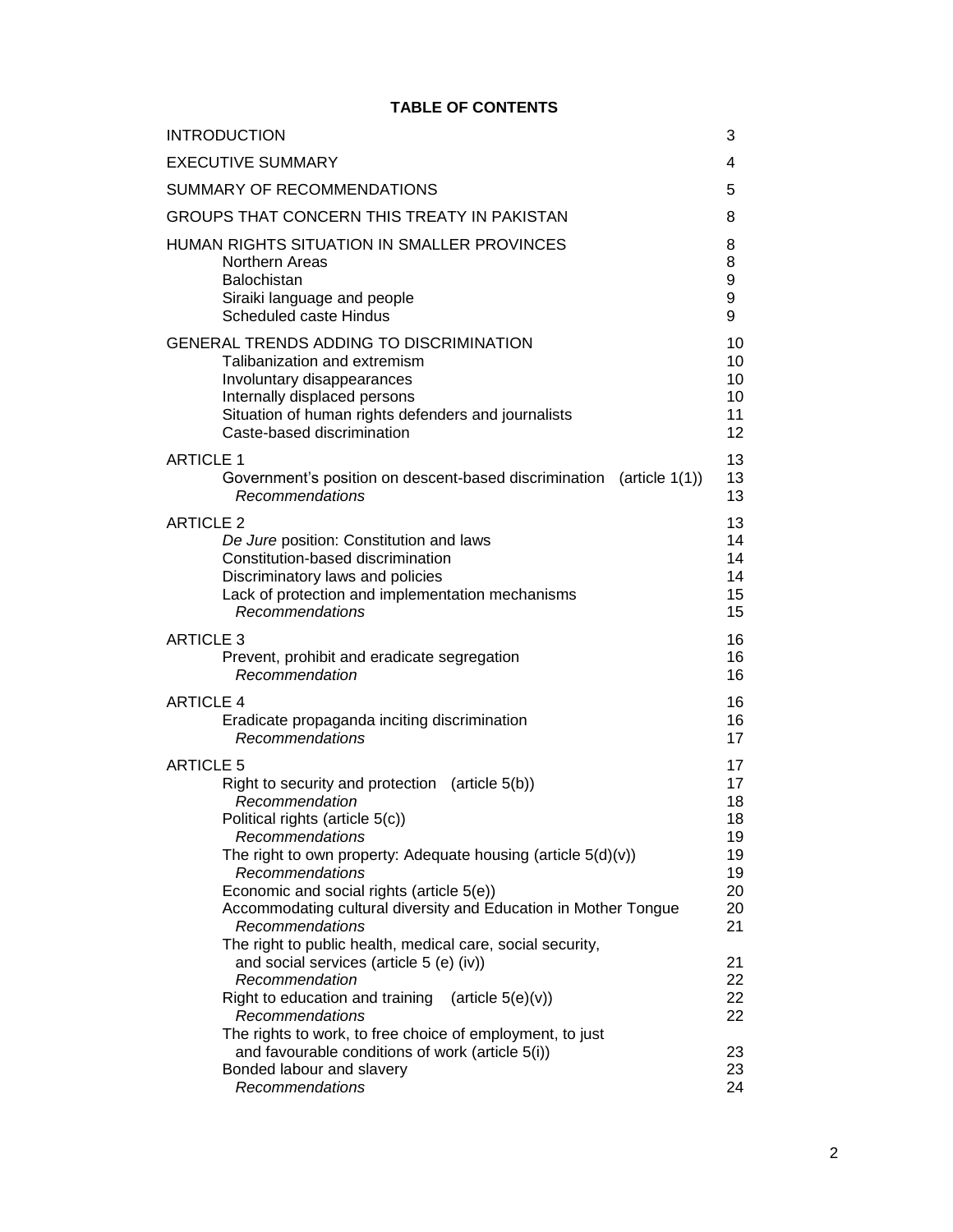#### **INTRODUCTION**

 $\overline{a}$ 

This report was jointly prepared by the following non-governmental organisations from Pakistan: Thardeep Rural Development Programme (TRDP), National Commission for Justice and Peace (NCJP), Pakistan Institute of Labour Education & Research (PILER), with the assistance of the following nongovernmental organisations based in Europe: Justice and Peace Netherlands and the International Dalit Solidarity Network (IDSN).<sup>1</sup> The report is further endorsed by the Democratic Commission for Human Development, Blue Veins, Minority Rights Commission, Strengthening Participatory Organisation, and Pax Christi International.

In the absence of a real NGO consultation by the Government of Pakistan, the authors of the report organised an international consultation in November 2008 and a national consultation in December 2008 to prepare this contribution to the country examination. The structure of the report follows the relevant provisions of the Convention. The report also provides additional information about the groups that the Convention concern and about the general trends that add to discrimination in present-day Pakistan.

The endorsing organisations welcome the consolidated state report (CERD/C/Pak/20) submitted by the Government of Pakistan (GOP) under article 9 of the Convention. The organisations however regret that the report is submitted ten years late, as earlier periodic reports were due in 1998, 2000, 2002, 2004, and 2006. With this report, the organisations take this opportunity to contribute constructively to the examination of the Government's compliance with its international obligations under the Convention. The endorsing organisations welcome the intentions of Government of Pakistan to form a human rights policy and pledge for its support to successfully implement this important task in consultation with civil society.

Next to a civil society opinion on Pakistan's compliance with the treaty, this shadow report wishes to draw the attention on a range of issues concerning linguistic, ethnic, national and religious minorities, which the Government of Pakistan failed to address in its report. We are aware that the Convention relates to all persons who belong to different races, national or ethnic groups or to indigenous peoples according to CERD General Recommendation XXIV. Similar to the State report, this NGO report nevertheless deals with discrimination against religious minorities, as this is a group which represents ethnically distinct groups facing specific and multiple problems in Pakistan. The Constitution of Pakistan does not include a definition of the term 'minority', but the meaning that was taken by the drafters of the Constitution and has been subsequently adopted is that of religious minority.<sup>2</sup> In Pakistan, religious discrimination is intertwined with other forms of discrimination. Ethnic discrimination therefore cannot be seen as separate from religious discrimination. Moreover, religious minorities identify themselves with certain ethnic groups, and consider themselves to fall within the scope of the Convention, in accordance with the notion of selfidentification as observed by the Committee in CERD General Recommendation VIII.

The sections on caste-based discrimination in this shadow report are based on a national research project undertaken in 2006-2007 by TRDP, PILER, and IDSN in collaboration with the Indian Institute for Dalit Studies (IIDS). This research project provided the first systematic documentation on the status of ―lower caste‖ Hindus, their legal and constitutional protections, socio-economic problems and the issues of discrimination on the basis of caste and religion in contemporary Pakistan. The report entitled ‗Long Behind Schedule': on the plight of Scheduled Caste in Pakistan (2007)' focused on Pakistan's scheduled castes, the official terminology of "lower caste" Hindus, falling under the term "descent" in article 1(1) of the Convention according to CERD General Recommendation XXIX.

 $1$  As IDSN is working internationally on the issue of work and descent based discrimination, it has specifically contributed to this issue in the report. IDSN also submitted a separate contribution to the List of Issues on caste-based discrimination in Pakistan to the Committee in October 2008.

<sup>&</sup>lt;sup>2</sup> Shaheen Sardar Ali, Javed Rehman, Indegenous people and ethnic minorities of Pakistan Consitional and legal perspective P. 14, Curzon, 2001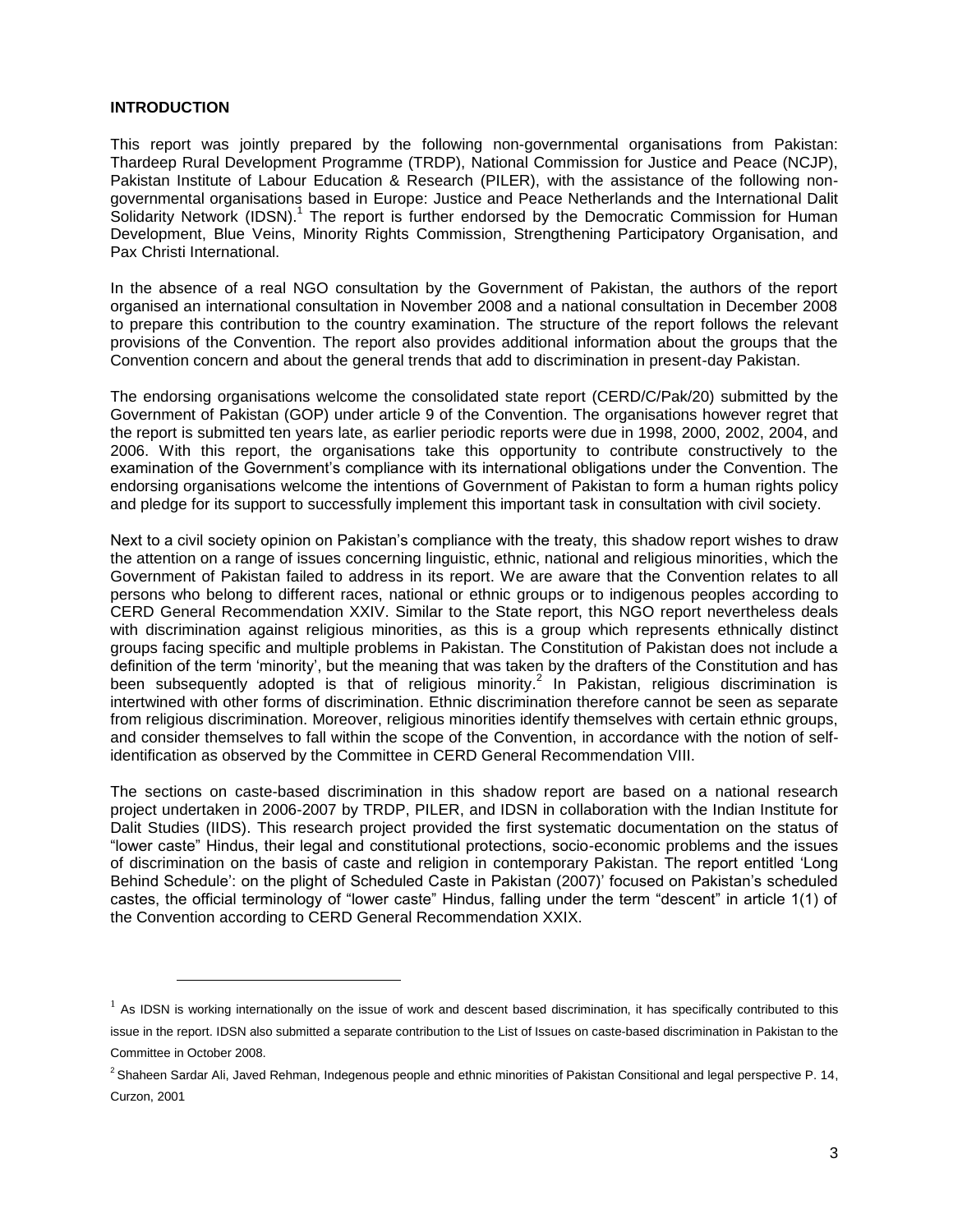The recommendations in this report take into consideration that Pakistan has attained a democratic rule in February 2008, and that the prospects of achieving the commitments made by GOP with regard to parity of citizens and nondiscrimination are thereby more achievable for the present government.

# **EXECUTIVE SUMMARY**

Pakistan has been enriched by various religious and cultural traditions and by ethnic and racial identities. However, several of the provisions in the Convention have been severely neglected. Ethnic, linguistic, national, and religious minorities and scheduled castes continue to experience discrimination in areas such as political rights, social and economic rights, and in lack of equal access to land, housing, health, employment, and education. The issue of bonded labour also represents a serious impediment to the enjoyment of fundamental rights in Pakistan.

39 years have passed since Pakistan ratified the ICERD, yet there has been very little improvement in the situation of those affected by caste and decent-based discrimination. Years of denial of the problem has aggravated the situation, as successive governments have not bothered to put in place any legal measures to prevent this form of discrimination. The scheduled caste Hindus do not enjoy meaningful political participation and they have no representation in legislative bodies, district government and political parties. Almost all major political parties have their minority wings which leave scheduled castes out. An overwhelming majority of scheduled castes have no or very restricted access to property or assets.

Pakistan is in a grip by religious extremism and Talibanization of society. This phenomenon is averse to notions of tolerance, respect for diversity, multiculturalism and universality of human rights. An environment of fear has been created in the entire country because the Taliban have operated with impunity and hit their targets by choice. People in Federally Administered Tribal Areas and Northern Areas have not enjoyed the status of citizens in the past 61 years. They also fall behind in the enjoyment of their economic and social rights.

Specific ethnic groups have been disproportionately victimized by enforced disappearances and internal displacement. Human rights defenders and members of the media are under threat, which prevents them from helping fight all forms of discrimination.

Shortsightedness of law and policy framework have resulted in unrest and misery in the smaller provinces, and among minority linguistic and religious groups. Pakistan's constitution, laws, and policies all fall short in the fight against discrimination. They even contain discriminatory aspects themselves. There is sheer lack of implementation mechanisms for the protection of fundamental rights because the successive governments failed to respect and ensure the independence of judiciary.

Religious minorities, nomads, indigenous people and scheduled castes in Pakistan are socially and physically excluded from the mainstream as they are compelled to live in segregated settlements. Propaganda inciting discrimination is abundant, especially against scheduled castes and religious minorities. Due to their vulnerability, women belonging to ethnic, religious minorities and scheduled castes experience double discrimination as they are both discriminated on the basis of ethnic origin and gender.

A great majority of children are deprived of their cultural rights as there is no arrangement for imparting school level education in their mother tongue. Education policies and curriculum are laden with materials and initiatives based on intolerance to other religions. Recent attempts at reform have made little headway, and spending as a share of national output has fallen in the past five years. Vulnerable and marginalized groups of the population such as women, children, religious minorities, scheduled castes, and bonded labourers also make the majority of illiterate population within the rural districts.

Pakistan is among a few countries in the world where slavery still exists in the form of bonded labour. The majority of the bonded labour community belongs to marginalized and excluded groups such as and scheduled caste, Hindus, Christians and Muslim Sheikhs.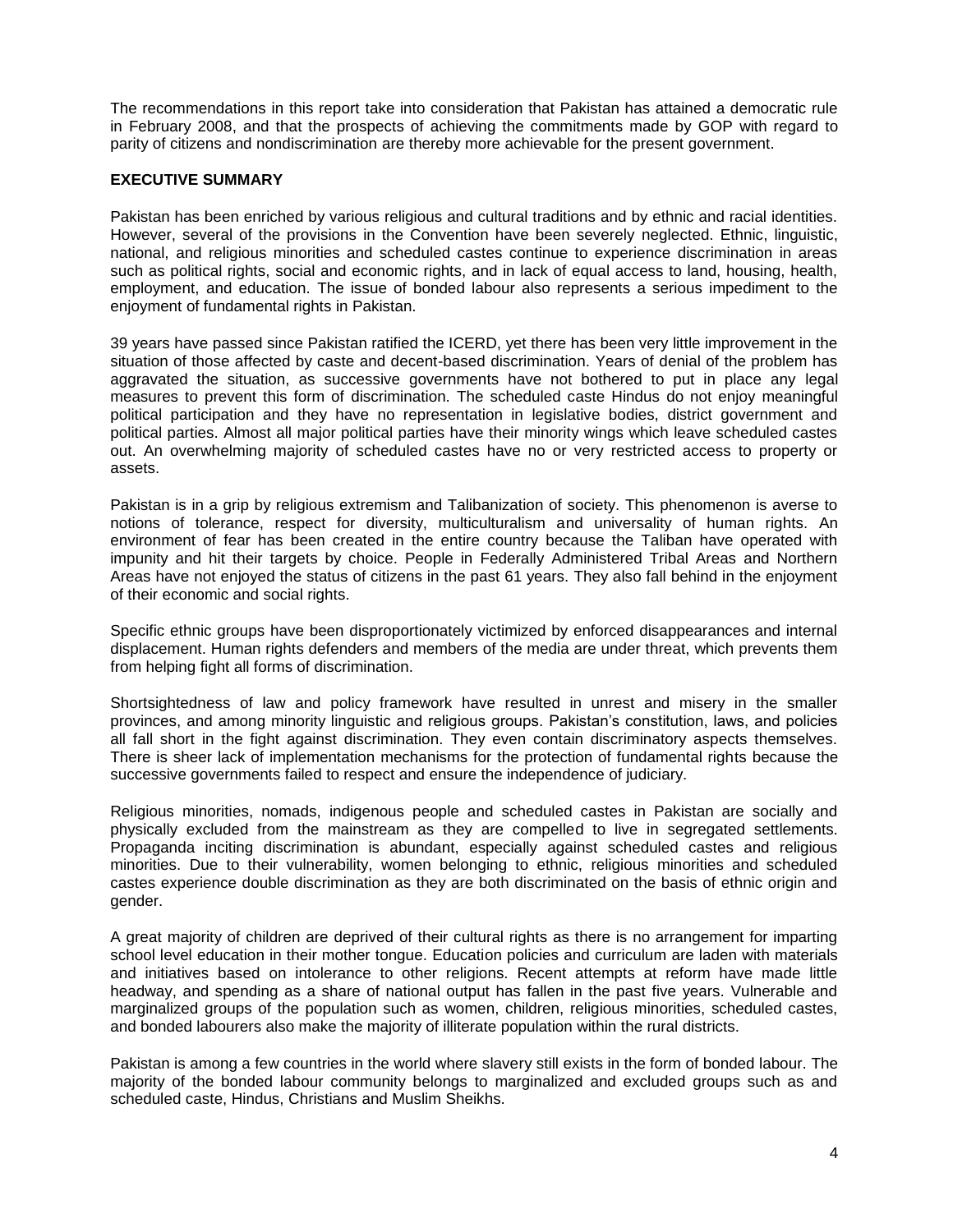# **SUMMARY OF RECOMMENDATIONS**

#### **Article 1 and 2**

a) There is a dire need of Constitutional Review that lays basis for a new Social Contract. This constitutional amendment should eliminate all discriminatory provisions and outline measures and steps to implement human rights standards, make caste discrimination an offense including "untouchability".

b) The endorsing organisations urge the Government of Pakistan, to fully recognize caste-based discrimination and seek guidance to prevent and protect its citizens from human rights violations in the country as an effect of caste-based discrimination in accordance with CERD General Recommendation XXIX.

c) The Government of Pakistan should condemn caste-based discrimination and undertake to pursue by all appropriate means a policy of eliminating this form of discrimination. This implies the obligation to refrain from committing and supporting discriminatory acts against scheduled castes, and to ensure that all public authorities and public institutions, national and local, shall act in conformity with this obligation.

d) The Government of Pakistan should establish National Human Rights Institutions according to Paris Principles.

e) The Northern Areas may be declared Special Areas under an instrument of the Federal government either with their own legislature and independent judiciary or the citizens should be given a right to representation in the national parliament.

f) The Government of Pakistan should extend invitations to all Special Rapporteurs and the High Commissioner for Human Rights.

g) The Government of Pakistan should elaborate on its official position on descent-based discrimination and elaborate on measures taken pursuant to the recommendations proposed herein.

h) The Government of Pakistan should provide disaggregated data on minorities for the next national census and pay adequate attention to affected communities in all assessments, including data collection, planning, and implementation of any human rights, development and humanitarian programmes.

i) The Government of Pakistan should make serious efforts to implement existing safeguards for the rights of the minority communities.

#### **Article 3**

The Government of Pakistan should enact a total prohibition on "untouchability" and all forms of discrimination using model legal acts from other caste affected countries.

#### **Article 4**

a) The Government of Pakistan should seize publications including magazines, newspapers, books, and CDs and other material that propagate hatred against other religions and sects and punish those that are responsible for such hate speech in various forms.

b) If the Government of Pakistan needs time to repeal blasphemy laws, it should undertake to study and publicize the impact of blasphemy laws within a short time.

**Article 5**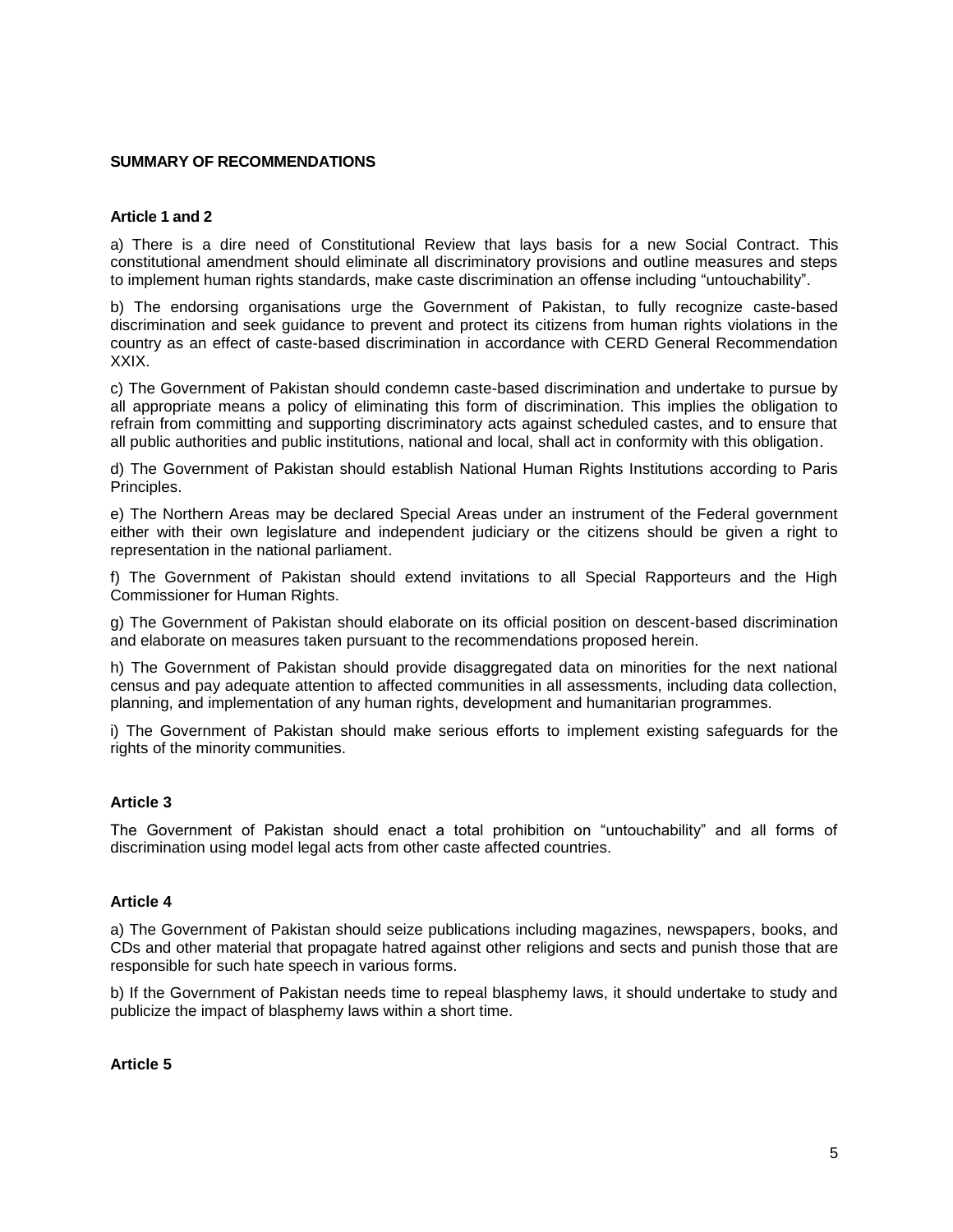a) The Government of Pakistan must make a concrete policy and implementation plan to prevent double discrimination experienced by women especially for minorities and scheduled caste women in Pakistan and include a section on scheduled caste women in its treaty body reporting, including CEDAW.

b) Representation of the Northern areas and Federally Administered Tribal Areas (FATA) according to the universal adult suffrage should be ensured.

c) State and political parties must ensure the presence of scheduled caste representatives in the National Assembly, provincial assemblies and the Senate.

d) The reserved seats for religious and other minorities should be assessed at least according to their population and increased accordingly.

e) Political parties should be encouraged to allot a certain percentage of party tickets and party positions to scheduled caste representatives.

f) The government should make it legally and practically possible to introduce policies for allocating agricultural land to the landless peasants, just wages and working conditions to comply with international labour standards. Agricultural labourers should be considered for this on priority basis and in the spirit of social justice.

g) The Evacuees Property Trust Board should stop being negligent to religious sites of minorities and other heritage. It is also important that the members of the Board must be taken from the concerned religious community.

h) The Government of Pakistan should regularize the informal housing and shelters built by the people on government land both in urban and rural area, ensuring that minorities and scheduled castes do not have to face evictions and illegal adjustments.

i) The Government of Pakistan should restore hundreds of Hindu temples and other heritage sites across the country including the national heritage of Buddha statues, Jain Mandir – Lahore, Suraj Kund and Parhalad Temples of Multan.

j) The Council of Common Interests and the National Economic Council should meet on regular basis to discuss issues among the provinces and their long term resolve.

k) The National Finance Commission (award) should consider poverty level and other development indicators as a parameter for allocation of funds to the provinces. The Provinces should apply the similar criteria for further allocation of funds to the districts, and give consideration to maintenance of ethnic diversity.

l) Due and equal importance should be given to the languages spoken in educational activities and the state sponsored media. Funds should be allocated to preserve knowledge in the local languages and culture.

m) Children should receive education at least up to primary classes in their mother tongue.

n) Besides fixing job quota in the government services for ethnic, religious and other minorities, the government should publicize the status of implementation of this policy on a yearly basis.

o) The government agencies concerning health, medical care and social services must sensitize their staff to the concepts of non-discrimination and on the needs of ethnic, religious minorities and scheduled castes.

p) Education should be made a priority and the focus has to be on minorities; ethnic, religious, scheduled castes and indigenous people.

q) Raise public expenditure on education to at least 4 per cent of GDP, as recommended by UNESCO, (however going beyond to cover the years of deficit is recommended) with particular emphasis on opening new schools upgrading public school infrastructure, including water, electricity and other facilities.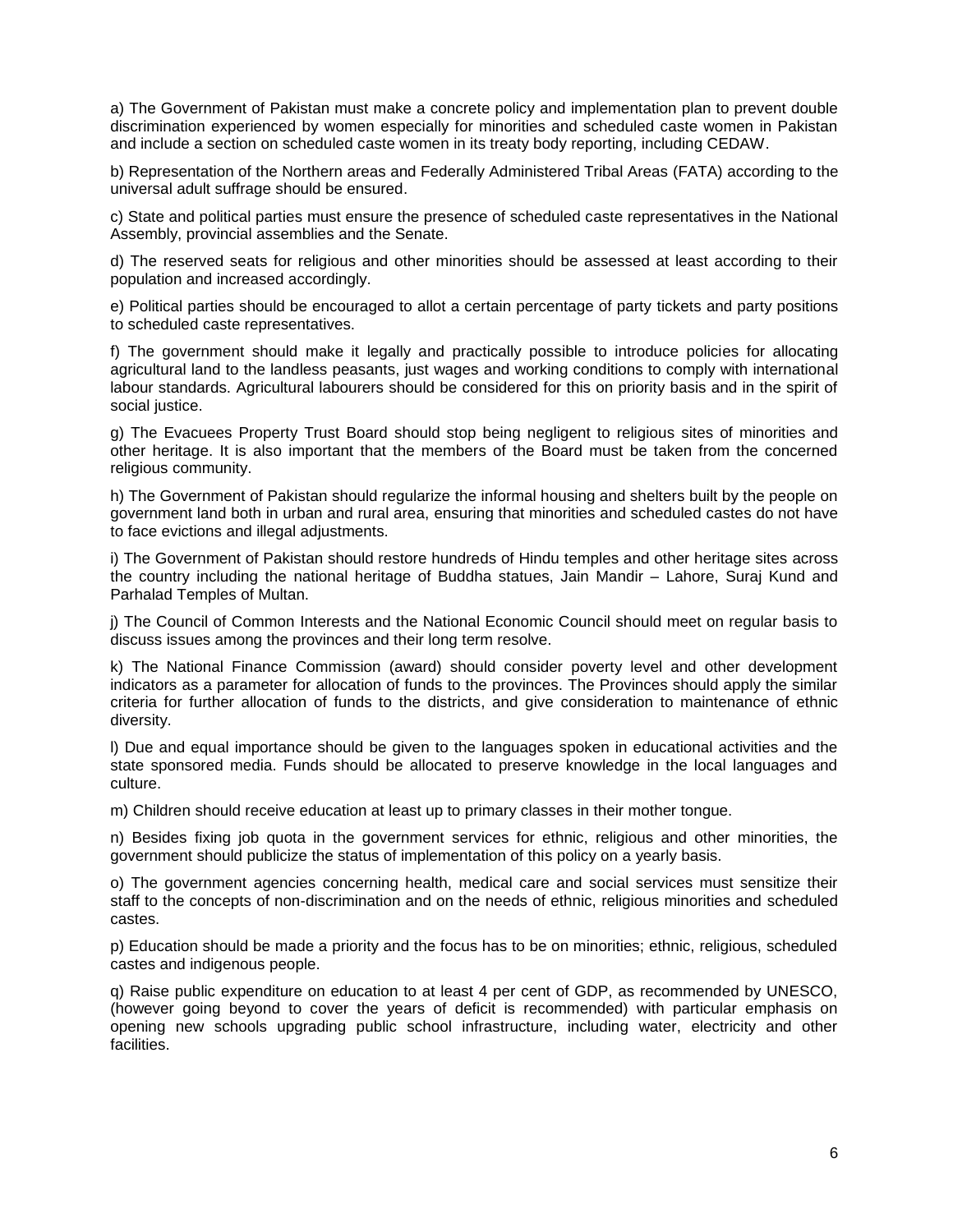r) Take immediate political, police and legal action against extremist organisations and others seeking to prevent or disrupt development, social mobilisation and education reform initiatives, especially related to girls and women.

s) Suspend any initiatives to coordinate the Madrassa curriculum with the public school curriculum until the Curriculum Wing completes a comprehensive review and reform of the national syllabus, and ensure that the Curriculum Wing.

t) Identify and delete historical inaccuracies and any material encouraging religious hatred or sectarian or ethnic bias in the national curriculum; and the teachers are trained to treat students in an impartial and equal manner

u) Limit Islamic references to courses linked to the study of Islam; make it an elective subject so as to respect the religious rights of non-Muslim students.

v) Ensure that any new public schools, especially girl schools, are established close to communities, especially in less developed rural areas.

w) The government should ensure that ethnic and religious minorities are adequately represented in all government services, especially the armed forces, superior civil services and judiciary.

x) The Bonded Labour System (Abolition) Act 1992 should be applied and amended further to penalize land lords maintaining bonded labour.

y) The jurisdiction of labour officer should be extended to agriculture sector and their number should be increased for effective monitoring. Moreover the Vigilance committees given in the law should be formed and a transparent functioning should be ensured.

z) The Government should restore the job quota for religious minorities and scheduled castes separately. A monitoring desk should be established to oversee the implementation of quota.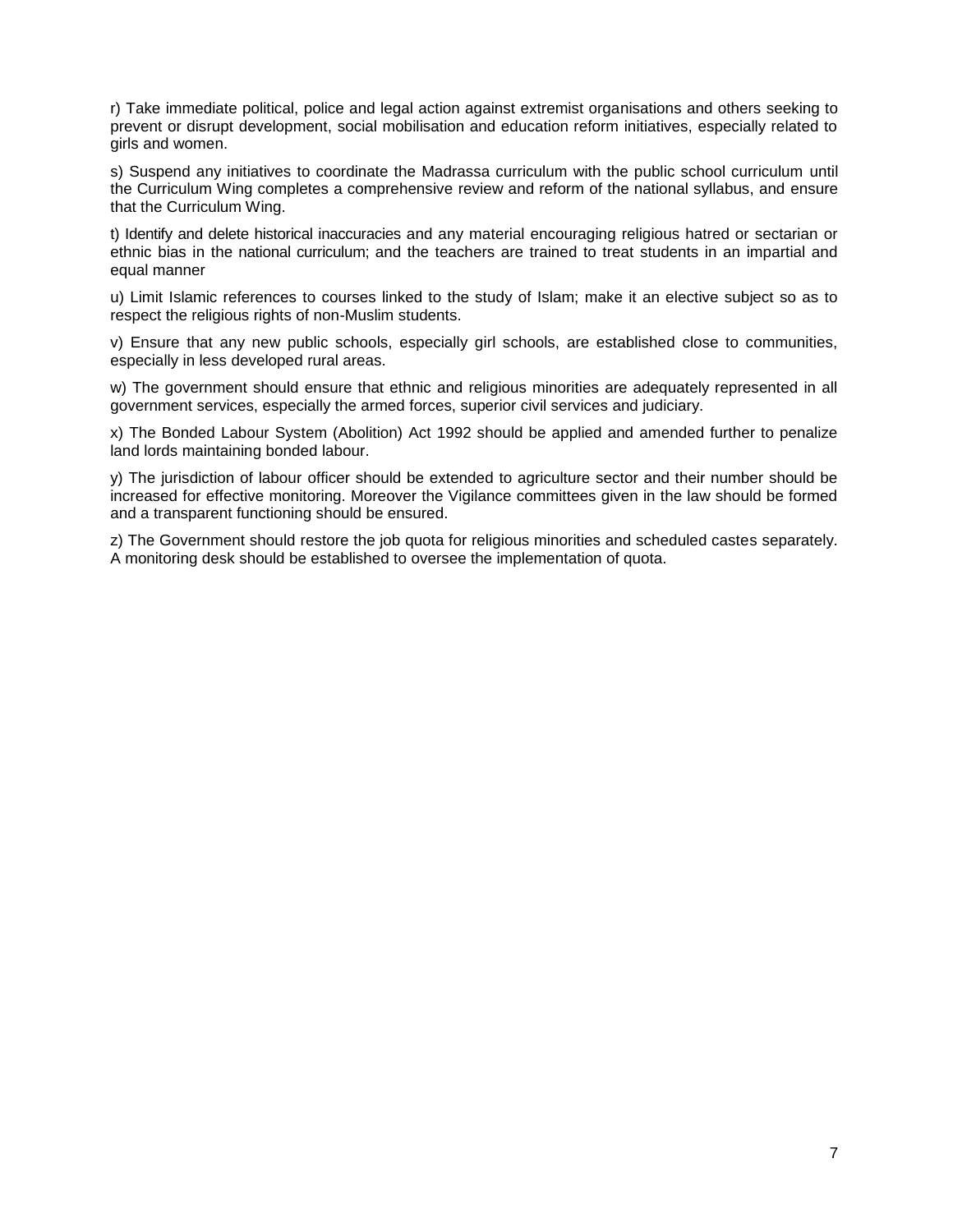# **GROUPS THAT CONCERN THIS TREATY IN PAKISTAN**

For the past five thousand years of recorded history, the territory known as Pakistan has been enriched by various religious and cultural traditions and by ethnic and racial identities. Different language groups that now inhibit Pakistan<sup>3</sup> are Punjabis 48.17%, Pashto 13.14%, Sindhi 11.77%, Siraiki 9.83%, Urdu 7.60%, Balochi 3.02%, Hindko 2.43%, and Brahvi 1.21%. The remaining 2.81% include Shina, Burushaski, Balti, Khowar, Gujrati, Potohari, and Farsi. There are also religious and sectarian minority groups such as Hindus (1,917,315), Christians (1,580,662), Ahmadis (200,974) and others (90,839)<sup>4</sup> which include Sikhs, Kalasha, Parsis, and Buddhists. There are Muslim minority sects including Shia, Ismailis, Zikris and Bohras which are racially distinct and need protection of their rights.

Punjab is the most populated province (60% of the total) which makes the population of the rest of the three provinces, Sindh, Balochistan and North Western Frontier Province (NWFP) national or provincial minorities. In addition, there are people of Northern Areas (FATA) whose rights as national and racial minorities have been under study.

The above mentioned statistics have been widely contested by scholars, language movements and rights activists, including some legislators who claim that numbers have deliberately been tampered with. The indigenous people and ethnic minorities have persistently maintained that the system of undertaking the census is unjust and does not provide for an accurate reflection of the denial of their rights, which begins with an understatement of numerical strength<sup>5</sup>. Part of the problem is the irregularity of census, technical lapses and delayed availability of the statistics.

# **HUMAN RIGHTS SITUATION IN SMALLER PROVINCES**

Shortsightedness of law and policy framework has resulted in unrest and misery in the smaller provinces, and among ethnic, linguistic, religious and descent-based minority groups. There is need to have a cursory look at the situation to reverse this trend.

The following section first takes a look at key issues concerning the Convention in the Northern Areas, North Western Frontier Province, Balochistan and Siraiki areas, and then at the situation of scheduled caste Hindus in the Sindh province. In the case of Northern Areas and FATA, it is critical to bring the governance and judicial system under the constitutional framework governing the rest of Pakistan, in order to enhance observance of constitutional and universal rights in Balochistan and of derivation of Siraiki areas.

#### **Northern Areas**

The Northern Areas of Pakistan span over 70,449 sq. Km. and border China, India, Afghanistan and Central Asia. According to the most recent national census (1998), the population – all Muslim – was 870,347, now estimated at 1.5 million. These areas though part of Pakistan do not have a representation in the parliament. Northern Areas are kept out of the Pakistani judicial system. The judicial system that is in place is legally under the bureaucratic control and does not guarantee the fundamental rights of the people. The people speak different languages. Especially the Gigot district has seen a violent scene of sectarian clashes, where Shia community was mostly at the receiving end.

<sup>3</sup> Census 1981

<sup>4</sup> Census 1998

<sup>&</sup>lt;sup>5</sup> Shaheen Sardar Ali, Javed Rehman, Indigenous people and ethnic minorities of Pakistan Consitional and legal perspective P. 14, Curzon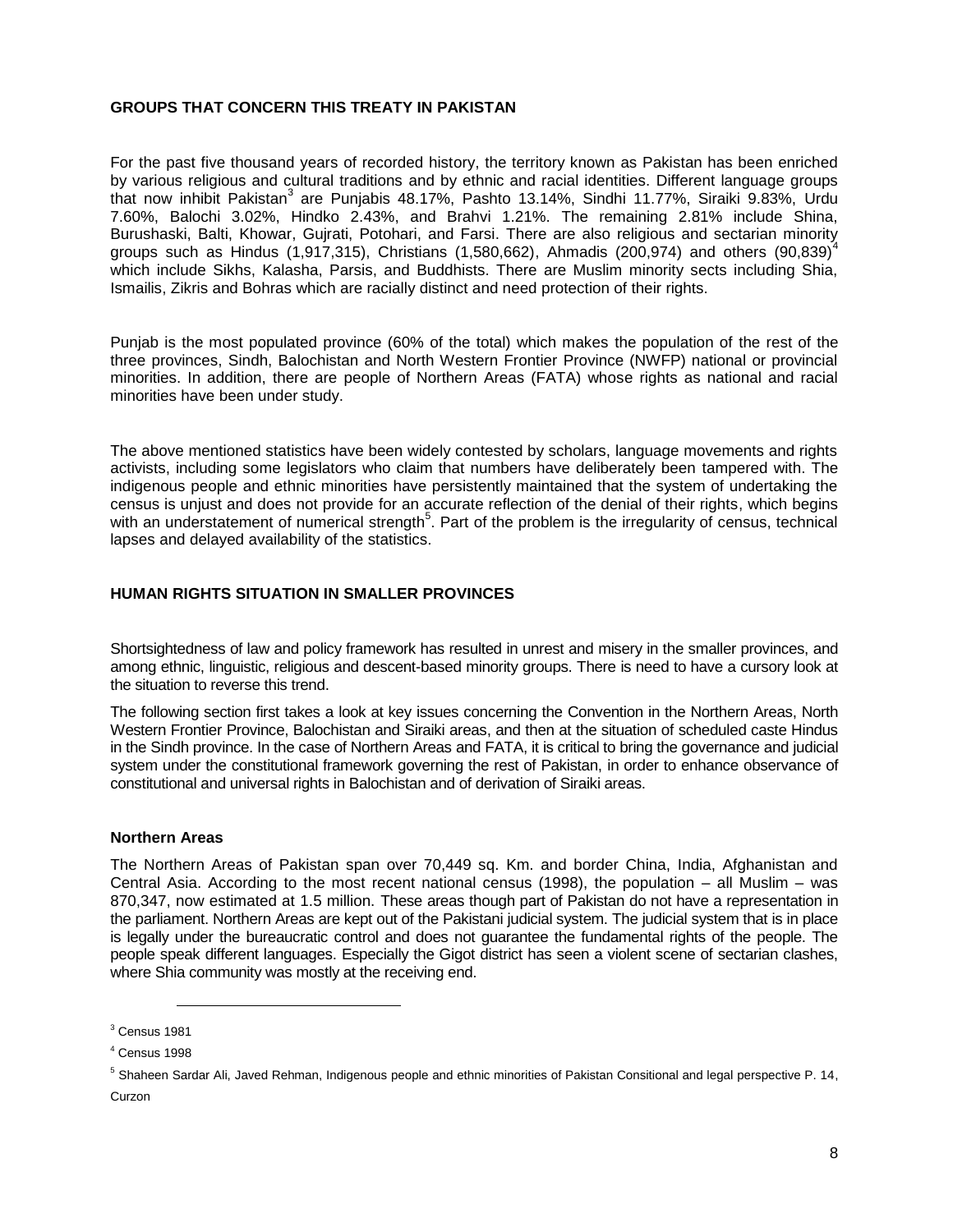# **Balochistan**

The human rights situation in Balochistan has been extremely worrying since 2005, when an army action started. Hundreds of innocent lives have been lost however some deaths had more damaging effect. The 79-year-old Akbar Bugti, tribal chief and the head of the Jamhoori Watan Party (JWP), who served as Chief Minister and Governor of Balochistan, was killed by the military at his mountain hideout in Kohlu district in August 2006. Bugti's, home base of Dera Bugti contains the country's largest gas fields. Balach Mari, the son of another tribal chief was killed on 25 November 2007.

Nawab Khair Bux Mari 75 was imprisoned basically because of disagreement with establishment policies though on a charge of murder of a judge. He was denied medical treatment during the detention.

Akhtar Mengal, who heads the Balochistan National Party (BNP) and is, like his father, a former Balochistan Chief Minister, was imprisoned in November 2006. He was tried by an anti-terrorism court in camera at Karachi Central Prison, charged with kidnapping and confining two security men for several hours, whom, he says, his security guards temporarily detained after they tried to abduct his children in April 2006. An anti-terrorism court convicted four of his security guards in December 2006, a month after he was arrested on the eve of a BNP protest rally against military operations and the illegal detention of Baloch activists<sup>6</sup>. He was released in 2008.

#### **Siraiki language and people**

In Southern Punjab, where the mother tongue is Siraiki (9.83 % of the total population) and not Punjabi, local Siraiki people have been deprived of control over their resources; revenues and land, right to have primary education in mother tongue, and identity. The area is fertile known for growing cotton, fruits and other agricultural yields.

According to the Siraikis, they have generated more money for the Federation than was spent on them. The figures quoted by Azizuddin Ahmed (Scholar, Political activist) suggested that the Siraiki areas are less developed. Land from the Siraiki areas is given to non-Siraikis. The names of officials to whom the land has been allotted are given by Azizuddin Ahmed among others. Mirani estimates that about 600,000 acres were given in the Thal Development scheme alone.

#### **Scheduled caste Hindus**

As per official census, the scheduled caste Hindus in the Sindh province are concentrated in four districts: Tharparkar, Umerkot, Mirpur Khas and Hyderabad. In Punjab the majority of scheduled castes Hindus live in the districts of Rahimyar Khan and Bahawalpur. Thus, it is estimated that 89 % of this population live in the above-mentioned six districts. Except for Hyderabad, all these districts are bordering with India in the South East of Pakistan.

Official statistics claim that scheduled caste Hindua represent 0,25% of Pakistan's total population which amounts to approximately 330,000 persons (Pakistan Census Report 1988). This number, however, has been widely contested by representatives of scheduled caste Hindus including five former legislators who claim that numbers have deliberately been understated. They believe that discrimination and the state denial of their problems begins with numbers and they estimate that the population of Scheduled Caste Hindus is more than two million.

<sup>6</sup> International Crisis Group, 27 October 2007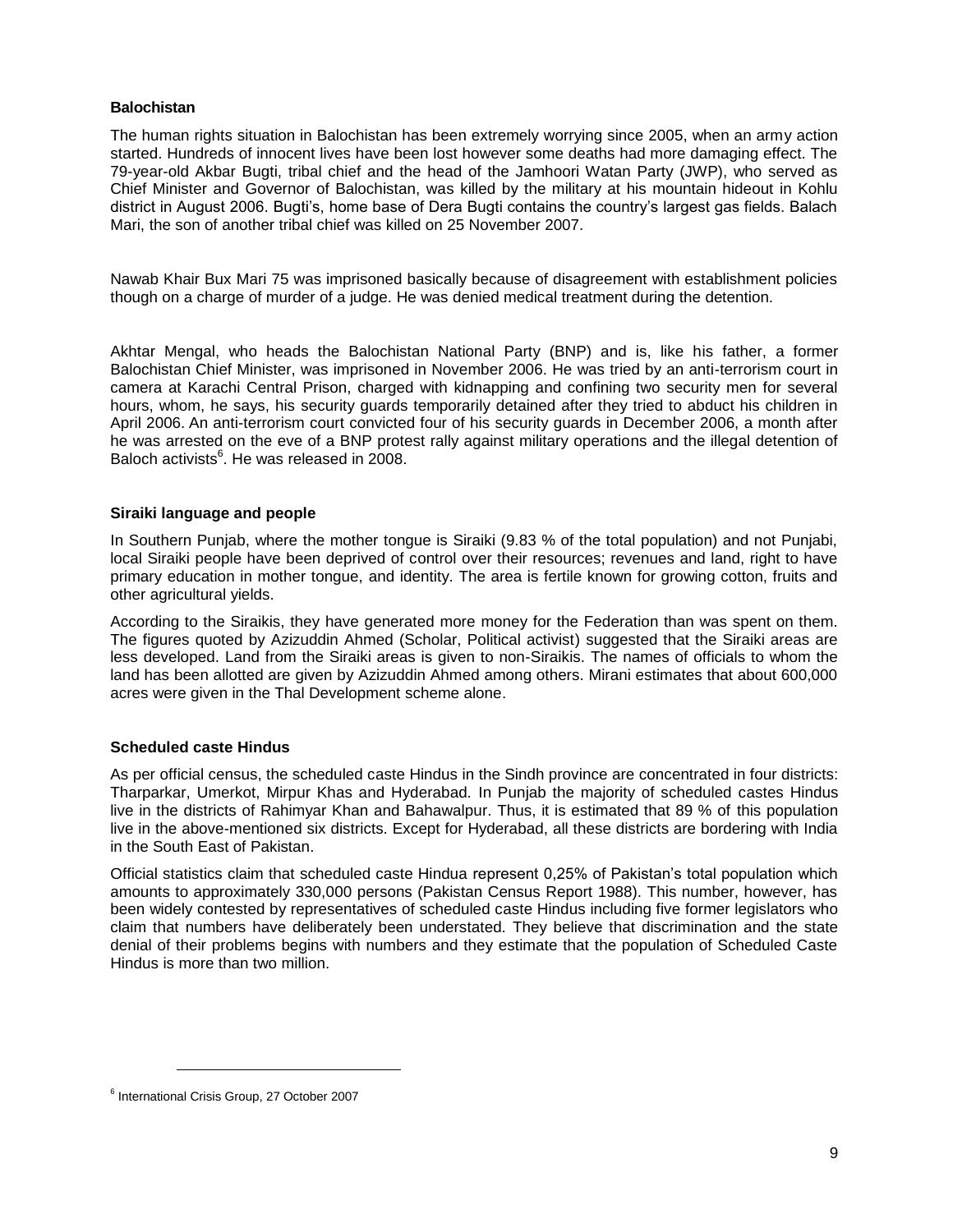# **GENERAL TRENDS ADDING TO DISCRIMINATION IN PAKISTAN**

#### **Talibanization and extremism**

Pakistan is in a grip by religious extremism and Talibanization of society. This phenomenon is averse to notions of tolerance, respect for diversity, multiculturalism and universality of human rights. This is a consequence of decades of misrule and misdirection. Years 2007 and 2008 were marred by massive bloodshed by bomb blasts, assaults and armed clashes, including the assassination of Mohtarma Benazir Bhutto. Hundreds of girls schools in NWFP and FATA have been forced to close after some 180 were blasted with bombs. CD and Music shops, Barber's saloon and cinema were particularly targeted. An environment of fear has been created in the entire country because the Taliban have operated with impunity and hit their targets by choice.

The example of intolerance and use of religion for political ends was set by the state apparatus itself hence the groups claiming to be the vanguards of true religion are in abundance and well financed. The issues are not merely of law and order but a range of issues that government of Pakistan needs to take into consideration. Accepting and implementing the human rights framework can lend a great deal of help.

#### **Involuntary Disappearances**

While hundreds allegedly linked to terrorist activities have disappeared countrywide, Baloch dissidents have been the main victims of what the HRCP secretary general describes as a "barbaric and inhuman practice". According to HRCP figures, 69 of 92 reported disappearances countrywide in 2006 were in Balochistan. As of December 2006, there were 242 persons on HRCP's list of the disappeared, 170 from Balochistan. Other sources cite 600 disappearances in 2006. Monthly Newsline (p. 56, Karachi) reported the number of missing persons could be as high as 2300.

Justice Iftikhar Muhammad Chaudhry's removal from the office as Chief Justice on 9 March 2007 is widely believed to be a consequence of his suo moto response to the situation regarding these disappearances. The Human Rights Commission of Pakistan (HRCP), an NGO also filed a petition in the Supreme Court (SC) of Pakistan against forced disappearances in early 2007 with a little over 100 names that swelled to 198 before the emergency was pronounced on 3 November 2007. Of that list, the government told the court of around 99 disappeared persons that it had 'traced.' Ninety-nine remained unaccounted for. Only half of those traced had actually been released. Those released have alleged torture and inhumane treatment and lack of access to due process, as well as access to lawyers and family.

#### **Internally Displaced Persons (IDPs)**

Since December 2005 when military operations began, at least 84,000 people have been displaced by the conflict in Dera Bugti and Kohlu districts alone. According to a UNICEF internal assessment in July-August 2006 that was leaked to the press, the displaced persons, mostly women (26,000) and children (33,000), were living in makeshift camps without adequate shelter in Jafarabad, Naseerabad, Quetta, Sibi and Bolan districts. 28 per cent of five-year-old children were acutely malnourished, and more than 6 per cent were in a state of "severe acute malnourishment", with their survival dependent on receiving immediate medical attention. Over 80 per cent of deaths among those surveyed were among children under five.

In May 2007, addressing a public meeting in Sui sub district of Dera Bugti, President Musharraf claimed that 65,000 of a total of 90,000 IDPs from Dera Bugti had returned home. A regional human rights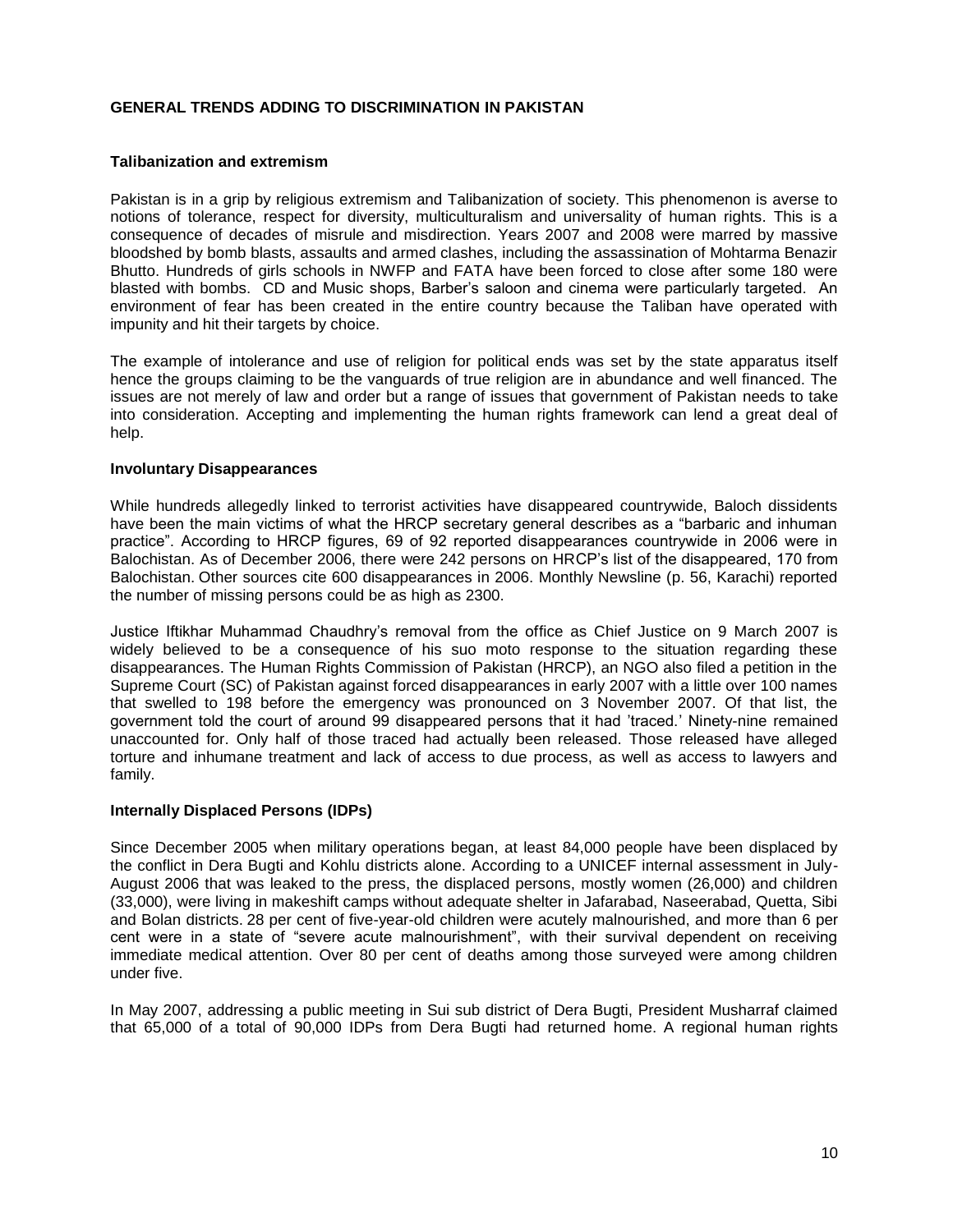organisation, however, believes some 200,000 persons are still displaced. Local estimates are even higher.<sup>7</sup>

The military operation against Taliban and extremists of various shades and orientations in Swat, Bajuar, Waziristan (North and South) has caused internal displacement at large scale. Approximately about 400,000 by December 2008 people who were not provided enough state assistance for survival in extremely cold winter.

According to government figures, there are now an estimated 90,000 internally displaced people (IDPs) in Pakistan's North West Frontier Province (NWFP) due to the ongoing fighting in the tribal areas bordering Afghanistan. Another 90,000 are believed to be displaced in Swat in northern NWFP, based on a recent government assessment. In addition, some 84,000 people were displaced by floods in August.

To meet these needs, UNHCR has appealed for \$17.2 million under the UN's \$54-million humanitarian response plan for the situation in Pakistan. The UNHCR budget covers the provision of non-food relief items to 310,000 displaced people, registration, site planning and development, as well as camp management, community services and initial winterisation in the camps<sup>8</sup>.

#### **Situation of human rights defenders and journalists**

Between 2000 and 2007, 31 journalists were killed, 315 injured, 387 arrested or kidnapped, 193 intimidated and 109 banned, according to Intermedia.

In 2007, 11 journalists were killed, 215 injured, 325 kidnapped, 79 intimidated and 43 banned.10 journalists were arrested and 34 booked under Anti-Terrorism law since December 27, 2007 after the assassination of Benazir Bhutto, former Prime Minister of Pakistan. According to the reports the police raided the houses of journalists and arrested 19 in Sindh province alone<sup>9</sup>.

According to the Pakistan Federal Union of Journalists<sup>10</sup>, during 2007 the government agencies pressurized the media through new laws and threats. Houses of media personnel were attacked, raided by the police and security agencies using two ordinances against the media after the promulgation of state of emergency in the country. Pakistan's mainstream private television news channels remained under 'official scrutiny' and several received 'Press advices' throughout the year, even before the closure of around 45 TV channels, mainly news channels on November 3, 2007. Beside attacks on journalists, their families were subjected to violence and intimidation. Brothers of two journalists were killed, one reportedly by a non-state actor, another by an unidentified person, the families had to migrate, while dozens in different parts of the country were forced to relinquish the profession.

In NWFP and Balochistan especially several journalists have been harassed and killed. Political and social activists have faced violence, threat and forced evictions by the law enforcing agencies as well as non-state groups.

Mr. Javed Lehri, of the Urdu-language Daily Azadi was torture inflicted and he was imprisoned for nine months in Quetta, Balochistan. The journalist was arrested by intelligence agents from his student hall of residence in Khuzdar district on 29 November 2007 probably for publishing articles that were critical of the government.

Lehri said in an interview with the Daily Times, "It took me three months to realize that I was being held in a detention centre close to Quetta. My tiny cell was always completely dark".

<sup>7</sup> International Crisis Group, 27 October 2007

<sup>8</sup> www.unhcr.org briefing note 23 September 2008

<sup>&</sup>lt;sup>9</sup> Intermedia Islamabad, www.intermedia.org.pk

<sup>&</sup>lt;sup>10</sup> www.pfuj.info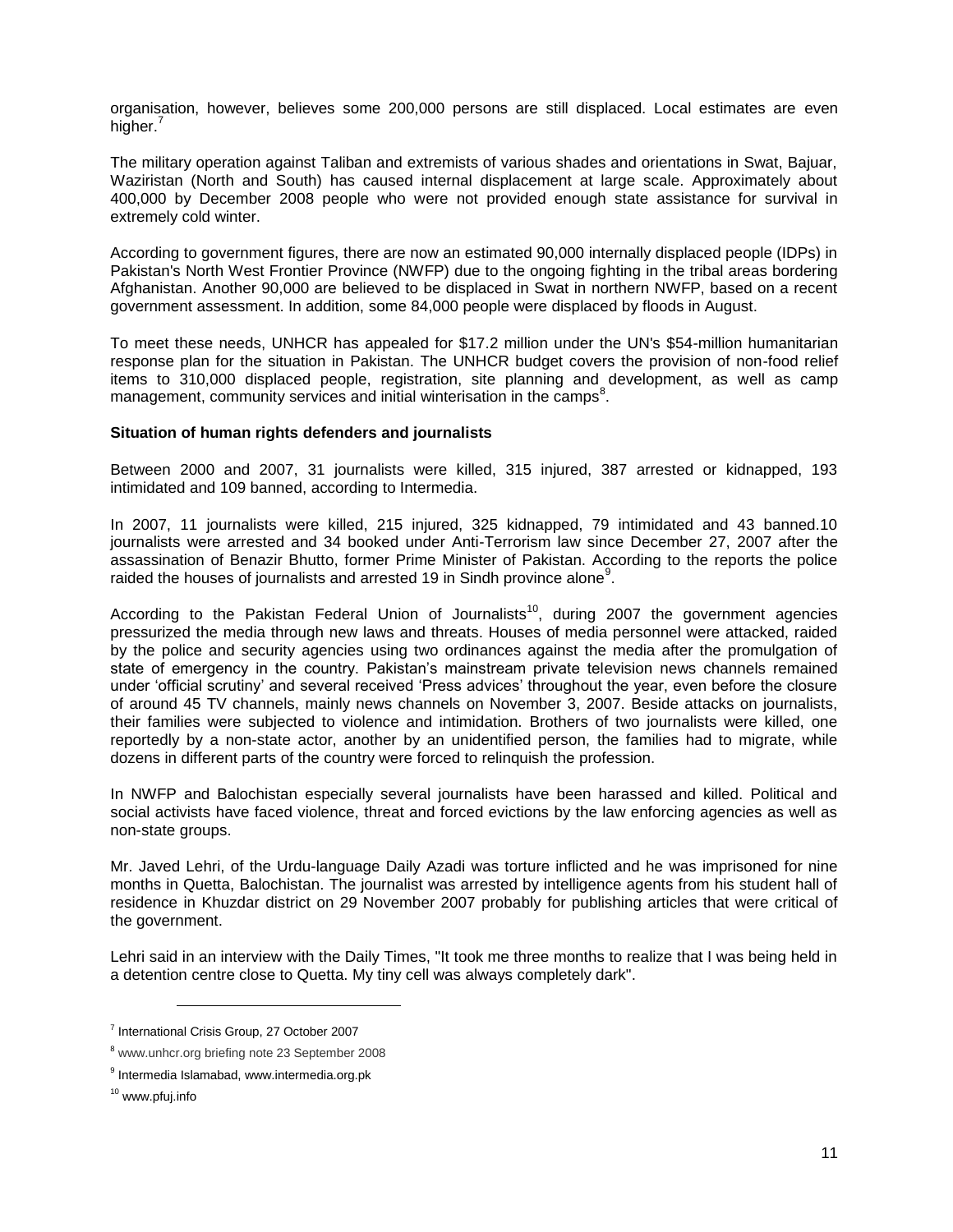During the first three days of his detention, Lehri was hung by his feet and beaten. His jailers then chained him up and tortured him. "The torture was so unbearable that I prayed for death," he said in the interview. "I hoped I could find some object in my cell that I could use to commit suicide with", he admitted.

He was asked where the name Azadi (liberation in Urdu) came from. The journalist said the agents wanted to know "what kind of liberation" his newspaper was fighting for and demanded that the name be changed.

"I told them that I only worked for the newspaper as a correspondent and that I could not change either its name or its editorial line. They wouldn't believe me and continued to beat me," he said.

After his release, on 22 August 2008, Lehri has suffered from insomnia, depression and digestive problems. He has to travel from his home district in Balochistan to Karachi for treatment every two weeks.

"I cannot afford to take the treatment I need. I often have nightmares because I am still receiving threatening phone calls on my mobile phone warning me against talking about what happened to me in prison", he said.

"The conflict between government forces and separatist movements ravaging Balochistan has been devastating for the region's journalists". The terrifying account given by Javed Lehri, who was kidnapped and tortured for political reasons, should prompt the central government to open an early investigation so that those guilty of these vicious acts can be punished," the organisation added.

‗Lehri's account was distressingly similar to that of Munir Mengal, director of a proposed Baloch television channel, who was illegally detained in April 2006, and was released in September 2007 on orders of the Balochistan High Court after he was exonerated of all charges but, again detained by the intelligence agencies at an unknown location. Munir Mengal was arrested on the orders of then president, Pervez Musharraf and held secretly on his orders for 22 months by police and military intelligence for having founded the satellite television 'Baloch Voice'<sup>11</sup>.

# **Caste-based discrimination**

The Pakistani society is sharply divided between urban and rural, men and women, Muslim and non-Muslims and upper and lower castes. The national research study on caste discrimination documented that caste plays a major role in determination of one's status in contemporary Pakistan. The research report "Long Behind Schedule" focused on Pakistan's scheduled caste Hindus, although caste issues also play a role within the 160 million Muslim population. Hindus and Christians in Pakistan already suffer discrimination in an Islamic society. For the scheduled caste Hindus there is double discrimination, because they are discriminated against within the Hindu community by the Hindus themselves.<sup>12</sup>

The scheduled caste population, which is the single largest group falling victim to caste based discrimination including the practise of "untouchability", represents the poorest of the poor and one of the most marginalized sections of the population in Pakistan. Although the Constitution prohibits discrimination on the ground of caste, the GoP has done very little to eliminate caste and decent based discrimination. The Government has not yet initiated any affirmative action programmes for the promotion and protection of the "Scheduled Caste" community in the country, as otherwise suggested in CERD General Recommendation XXIX. Years of denial of the problem has aggravated the situation, as successive governments have not bothered to put in place any legislative or legal measures to prevent this form of discrimination.

<sup>&</sup>lt;sup>11</sup> Journalists without borders Press releases

 $12$  "Long Behind Schedule": A study on the plight of Scheduled Caste in Pakistan by Shulfiqar Shah, 2007 p. 11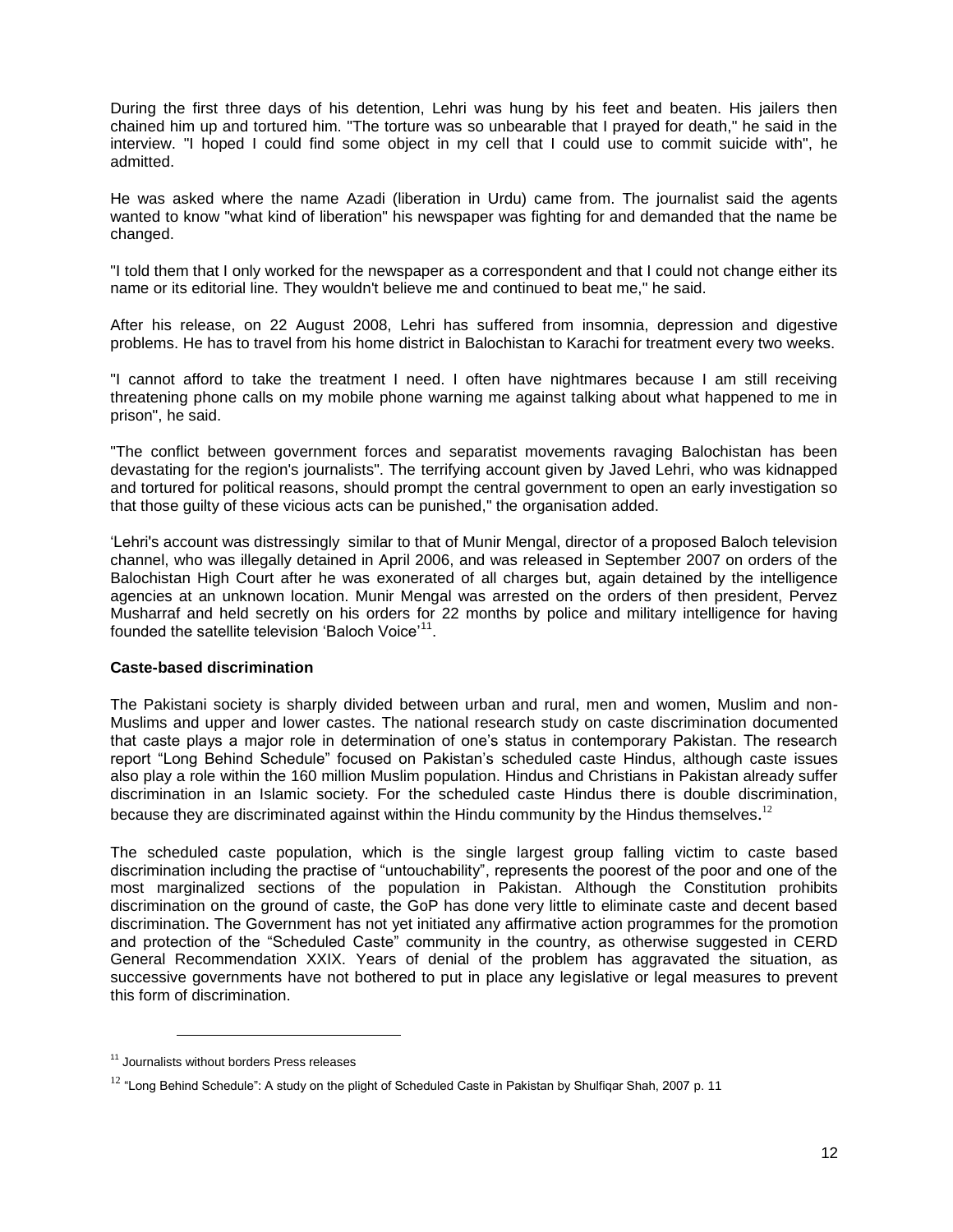# **ARTICLE 1**

## **Government's position on descent-based discrimination (article 1(1))**

According to article 1 (1) of the ICERD, the Government of Pakistan is obliged to take effective measures to eliminate discrimination based on race, colour, descent, or national or ethnic origin. CERD General Recommendation XXIX on descent-based discrimination (2002) reaffirms that States parties should take measures of a general and specific nature to address discrimination against scheduled castes.

39 years have passed since Pakistan ratified the ICERD, yet there has been very little improvement in the situation of those affected by caste and decent-based discrimination. Pakistan has for a long time been a state in sheer denial of caste-based discrimination, until recently when the Government has proclaimed its commitment to eliminate this form of discrimination in an unexpected turn towards greater recognition of this problem. Traditionally the argument has been that Islam teaches equality, so there is no question of discrimination on the basis of caste in an Islamic state.

During the Universal Periodic Review (UPR) of Pakistan in May 2008, several states raised questions about the safeguards that the Government had taken to protect the human rights of minorities in Pakistan, including the scheduled caste Hindus. As a response, the head of delegation, Ms. Wahab, said that "there are no Dalits in Pakistan" and that "there is no discrimination on the basis of caste and creed". However, when the delegation gave its response to the recommendations at the  $8<sup>th</sup>$  session of the Human Rights Council in June 2008, the position had changed. The Pakistani Ambassador said that: "Efforts are made to eliminate discrimination wherever it exists and to give maximum support to scheduled castes. The Federal Government has relaxed upper age limit for the scheduled castes for government jobs. The Ministry of Minorities intends to include one member from the scheduled caste of Hindu community in the National Commission for Minorities.'

This is a positive development which shows that the new Government recognizes this form of discrimination in Pakistan, and that it requires specific attention and action by the Government for it to live up to its international treaty obligations. The organisations hope that this commitment will be followed up by concrete action and the enactment of effective policy measures to eradicate this problem.

#### **Recommendations**

- 1. The endorsing organisations urge the Government of Pakistan, to fully recognize this form of discrimination and seek guidance from CERD GR XXIX to prevent and protect from human rights violations in the country as an effect of caste-based discrimination.
- 2. The State Party should elaborate on its official position on descent-based discrimination in accordance with CERD GR XXIX and elaborate on measures taken pursuant to the recommendations proposed herein.

# **ARTICLE 2**

According to article 2(1) of the Convention, the Government of Pakistan has the obligation to condemn racial discrimination and undertake to pursue by all appropriate means a policy of eliminating this form of discrimination. This implies the obligation to refrain from committing and supporting discriminatory acts, and to ensure that all public authorities and public institutions, national and local, shall act in conformity with this obligation (article 2 (1) (a)).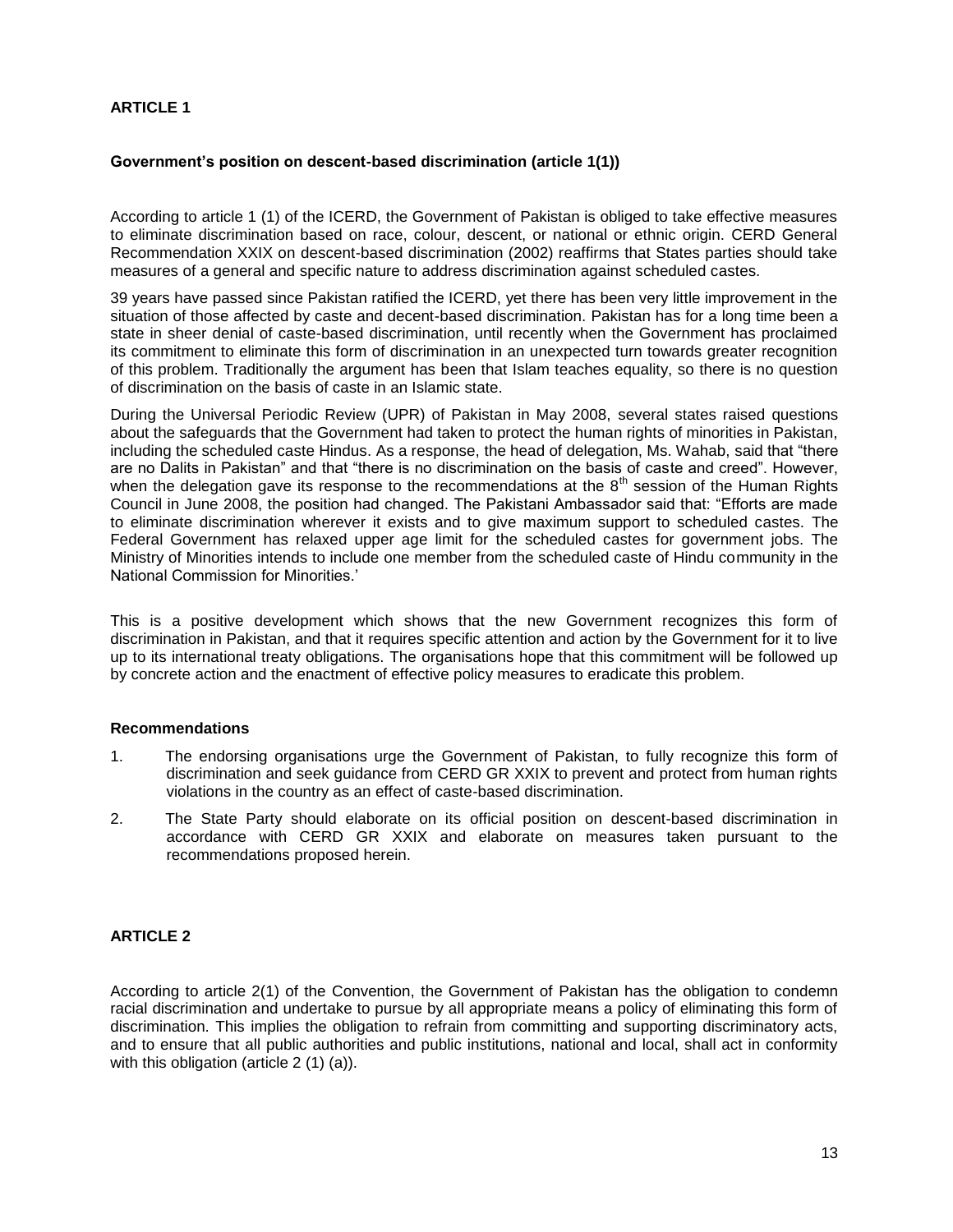#### *De Jure* **protection: Constitution and laws**

It is true that Article 25 of the Constitution of Pakistan guarantees that "all citizens are equal before law and are entitled to equal protection". Fundamental Rights under the Principles of Policy makes the realization of these rights mandatory for the State. The protection of minorities and promotion of the social and economic well being of people is included in "Principles of Policy" Section, and it is therefore not mandatory for the State to implement.

Article 36 states: "the state shall safeguard the 'legitimate rights and interests' of minorities, including their due representation in the federal and provincial services." Similarly, Article 38 states that the State shall ―secure the well-being of people, irrespective of sex, caste, creed or race by raising their standard of living".

The constitution pronounces Pakistan to be a Federation and an equal number of seats are allocated to Federating units in the Senate, the upper house of the parliament. The Constitution also provides for a Council of Common Interests (Art. 153) and National Economic Council (Art. 156) to resolve any misunderstanding and disputes among the provinces. National Finance Commission (NFC award) is another Constitutional body that is assigned to decide on allocation of funds for the provinces from the National budget.

# **Constitution-based discrimination**

- 1. The Constitution of Pakistan lacks a clear and out right condemnation of discrimination based on race (and religious and gender discrimination for that matter) and its forms.
- 2. It also fails to recognize the cultural, ethnic, linguistic plurality and mention of the rights of the groups falling in this category.
- 3. The Constitution in the preamble places a condition of being 'legitimate' over rights for minorities.
- 4. A number of Articles in the Constitution are discriminatory in nature and take away the protections and rights given to minorities. The Constitution of Pakistan says "Islam shall be the state religion of Pakistan, (Article 2-A) and its Head must be a Muslim (Article 41), the oath for Prime Minster under 91 (3) of the Constitution is meant to keep the office of the Prime Minister for a Muslim alone."
- 5. Article 260 of the Constitution defines Muslims and non-Muslims faiths while the Article is primarily meant to define Ahmadis non-Muslims against their faith. The Constitution fails to appreciate the religious diversity among the citizens while it seeks to differentiate Pakistan's citizens on the basis of religion.
- 6. The Constitution provides for establishment of a Council of Islamic Ideology and Federal Shariat Courts. The Constitutional bodies having an over arching role have no representation of religious minorities. Moreover these two bodies have a role to Islamize the laws and policies as advisory bodies and the government is bound act on the advice of Federal Shariat Court.
- 7. The Constitution does not provide an institutional mechanism for implementation of standards of non-discrimination nor does it bar legislation based on discrimination. As a result there were a number of laws and regulations made through ordinances and enactment which are discriminatory to ethnic, linguistic and religious minorities.

#### **Discriminatory laws and policies**

A wide range of laws and policies discriminate on the basis of religion, barring non-Muslims to appear as a lawyer (Article 203-E (4)) before the Federal Shariat Court, or preside as a Judge (Hudood Ordinances).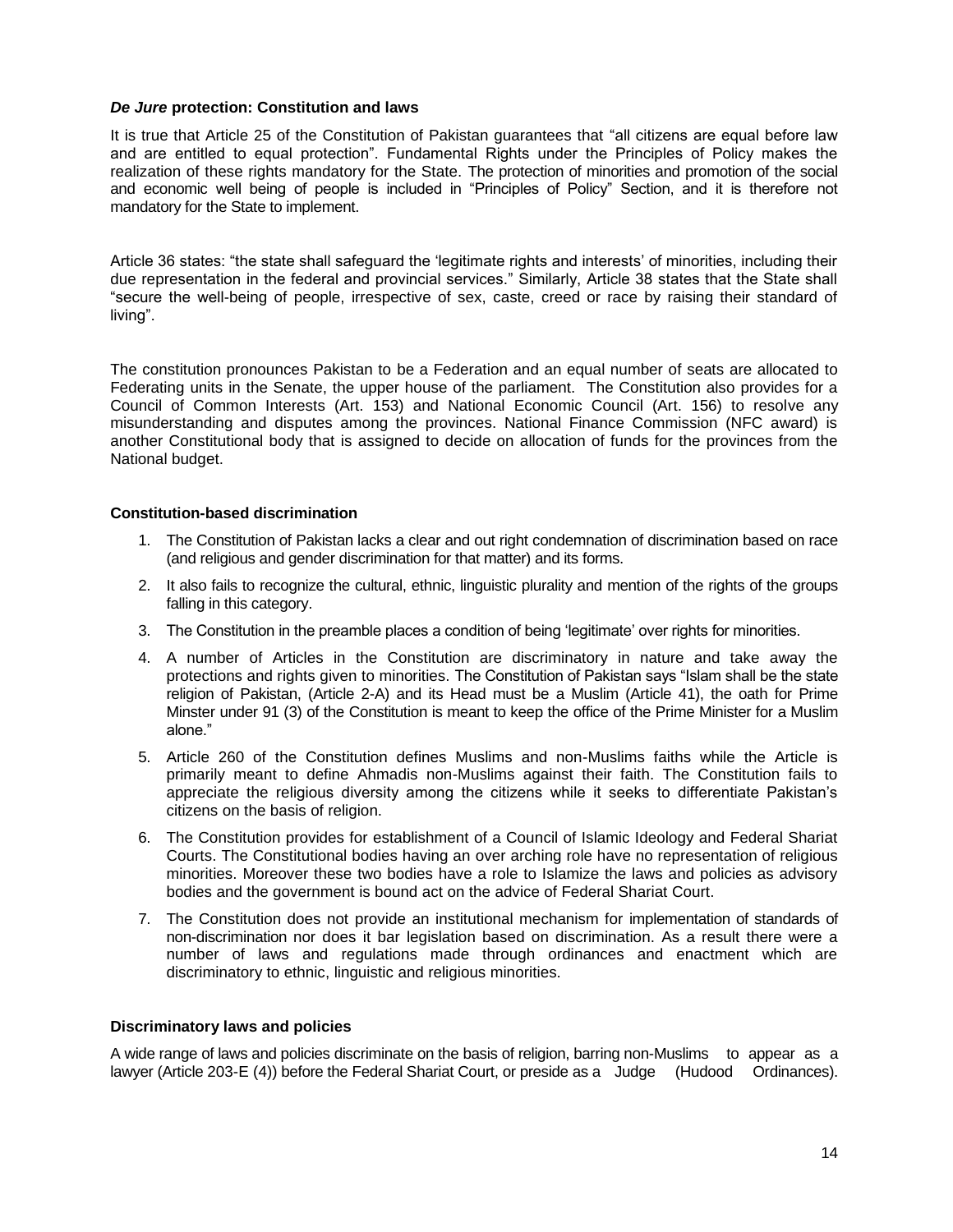Receiving and paying blood money is part of the system under Clisas and Diyat laws, and thus is discriminatory as it ignores that this practice is not part of the values and faith of the non-Muslims.

The Criminal Procedure Code of Pakistan makes the 'incitements' on the basis on religion, caste and creed an offense but no 'discrimination or idea based on racial superiority' as intended in Article 4 (a, b) of ICERD.

Multiculturalism is no virtue in the policy framework where Urdu is a medium of instruction for all public schools with the exception of Sindhi in one province and English in elite schools.

#### **Lack of protection and implementation mechanisms**

There is sheer lack of implementation mechanisms for protection of fundamental rights because the successive governments failed to respect and ensure the independence of judiciary. Setting up independent watch dog bodies and National Human Rights Institutions was not given a serious thought. Even the bill tabled in the National Assembly on 16 December 2008 fails to comply with Paris Principles.

Although the Constitution prohibits discrimination on the grounds of caste, creed and colour the Government of Pakistan has neither condemned discrimination nor legislated upon or made policies to eliminate discrimination. There is a lack of serious initiatives on part of the Government about affirmative actions for protection of the minority communities in the country, as suggested in CERD GR XXIX.

The government departments e.g. Evacuee Property Trust Boar, Human Rights Directorate and Census Commission of Pakistan have shown indifference to and lack of interest with regard to providing reliable, objective and useable socio-economic indicators on linguistic, ethnic, religion and caste.

The role and performance of police and administration about safety and security of minorities has been pathetic. For instance, the Churches at Sangla Hill in 2005 and Sukkur in 2006 were set ablaze by mobs when police was present on the scene.

#### **Recommendations:**

- 1. As the present constitution has been amended so much to the whims of the ruler it has become a redundant document unable to lend help to resolving the governance related and other crises that Pakistan is facing. There is a dire need of a Constitutional Review that lays basis of a new Social Contract. A number of political parties have also proposed a Constitutional amendment Package. This constitutional amendment should eliminate all discriminatory provisions and outline measures and steps to implement human rights standards, make caste discrimination an offense including "untouchability".
- 2. Under article 2(1) of the ICERD, Pakistan should condemn caste-based discrimination and undertake to pursue by all appropriate means a policy of eliminating this form of discrimination. This implies the obligation to refrain from committing and supporting discriminatory acts against scheduled castes, and to ensure that all public authorities and public institutions, national and local, shall act in conformity with this obligation (article 2 (1) (a).
- 3. Establish National Human Rights Institutions according to Paris Principles, independent of bureaucratic and political influence, and enough budgetary allocation to operate and empower to deliver according to human rights standards.
- 4. The Northern Areas may be declared Special Areas under an instrument of the Federal government either with their own legislature and independent judiciary or the citizens should be given a right to representation in the national parliament under the universal adult suffrage.<sup>13</sup>

<sup>&</sup>lt;sup>13</sup> Northern Areas of Pakistan: A strong yearning for autonomy, report of an HRCP Mission, 2005 recommendations p. 136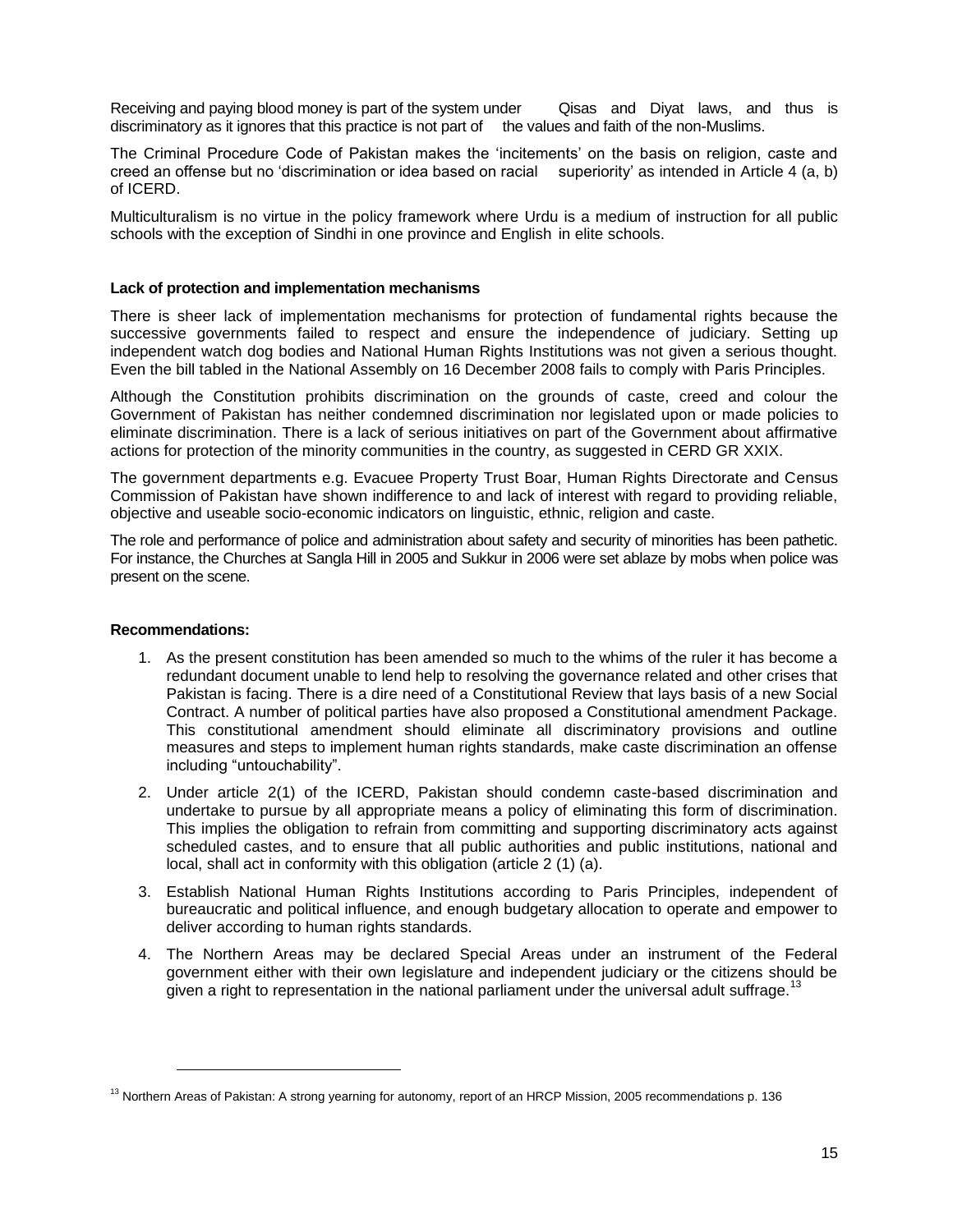- 5. Pakistan should extend invitations to all Special Rapporteurs and the High Commissioner for Human Rights to follow through the commitment expressed by the Pakistani delegation during the Universal Periodic Review in May 2008.
- 6. The Government of Pakistan should provide disaggregated data on minorities for the next national census and pay adequate attention to affected communities in all assessments, including data collection, planning, and implementation of any human rights, development and humanitarian programmes.
- 7. The Government of Pakistan should make serious efforts to implement existing safeguards for rights of the minority communities.

# **ARTICLE 3**

#### **Prevent, prohibit and eradicate segregation**

Religious minorities, nomads, indigenous people and scheduled castes in Pakistan are socially and physically excluded from the mainstream as they are compelled to live in segregated settlements. They are denied social, political and economic rights. Apart from being treated as "untouchables" and humiliated in public, the practice of "untouchability" is demonstrated to make sure that scheduled castes live in separate colonies, they are served in separate crockery, and they cannot sit inside with upper castes. "Untouchability" is obvious in all private and public spheres of life.<sup>1</sup>

They can not do their own business e.g. open a tea or sweet shop if wished to do so. The concept and practice of "untouchability" is a big obstacle in their development. They are often pushed into labour work where they are trapped in bondage. They work as labourers on agriculture, without having their own landholdings. These agricultural workers from the Sindh and Punjab provinces, locally known as Hari or Mazarey, are often subjected to exploitation.

#### **Recommendation:**

 $\overline{a}$ 

The Government of Pakistan should enact a total prohibition on "untouchability" and all forms of discrimination using model legal acts from other caste affected countries.

# **ARTICLE 4**

#### **Eradicate propaganda inciting discrimination**

States Parties have the obligation to adopt immediate and positive measures to eradicate incitement to, or acts of discrimination with due regard to the values and standards laid down in the Universal Declaration of Human Rights (Article 4).

Scheduled castes are victims of this discrimination which also affects their right to seek justice under the law. In the absence of a motivation and education for non-discrimination, a biased Muslim can initiate legal proceedings against religious minorities and scheduled castes.

<sup>&</sup>lt;sup>14</sup> This was told during focus group discussion in Rahimyar Khan District.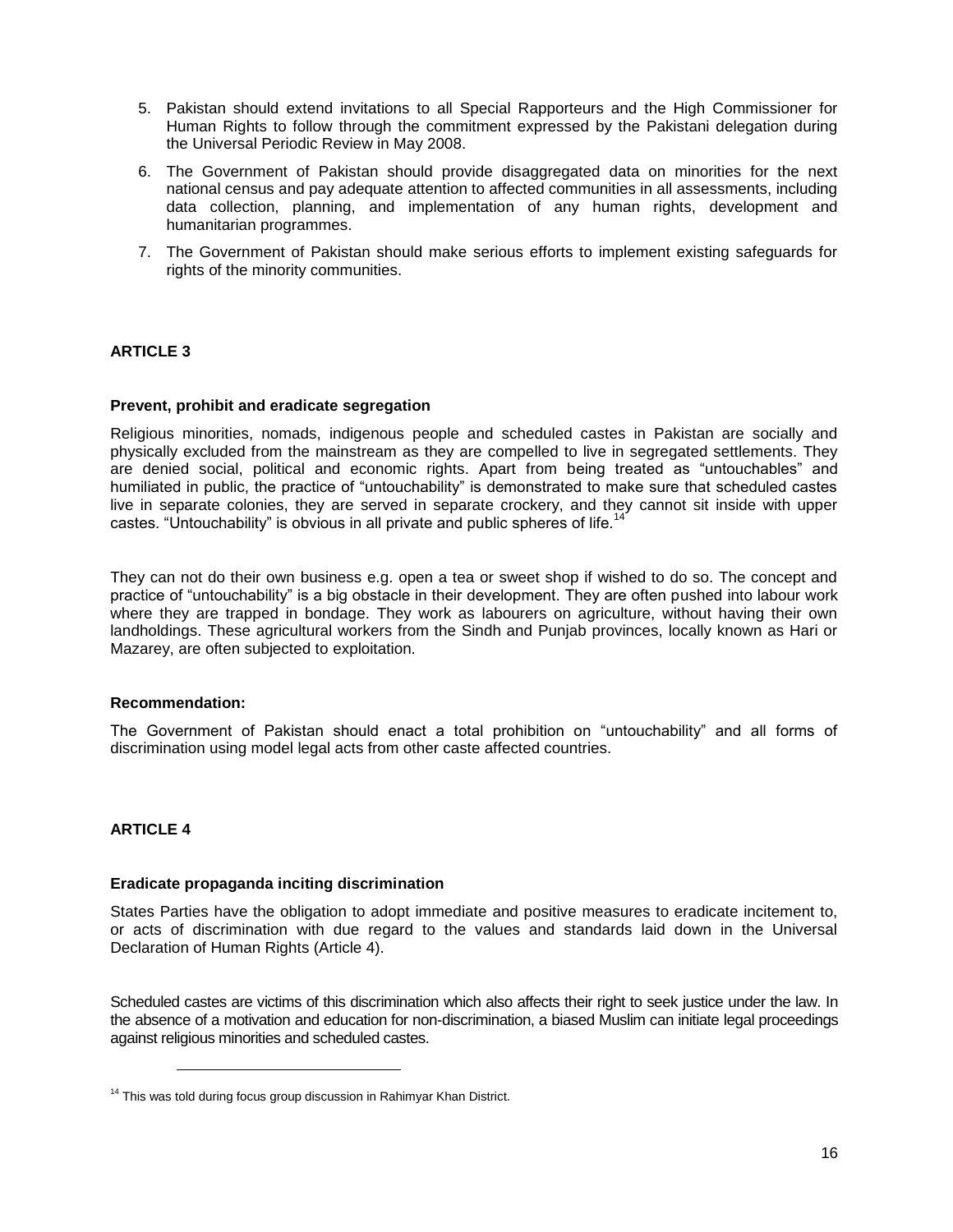The cases reported in the National study illustrate this phenomenon, where a scheduled caste boy was accused of having an illicit affair with a Muslim girl. He was beaten and then threatened to be accused of blasphemy if he did not leave the village. The family was forced to leave village forever. "Similarly, a young scheduled caste man was threatened to be tried under Blasphemy law if he did not beg apology from the entire village. His sin was that he was sleeping in the field with his legs in the direction of Qibla (in Mecca). $15$ 

Sections 295 B, C, 298, A, B and C of Pakistan Penal Code, commonly known as blasphemy laws are discriminatory as their draft is religion specific and seeks to protect the respect of holy personage, the book, etc of the majority religion. The effects of these laws have been devastating. The country has drifted centuries behind as far as religious tolerance and social harmony is concerned. Hundreds of people have suffered, 26 persons were murdered, and dozens of Churches and Temples have been burnt after allegation after rumors of defamation of majority religion since their gradual induction in the penal laws 1980 -1986.

#### **Recommendations:**

- 1. The government should seize publications including magazines, newspapers, book, and CDs that propagate hatred against other religions and sects and punish those that are responsible for such hate speech in various forms.
- 2. For the government to repeal blasphemy laws, it should undertake a study on the impact of blasphemy laws.

# **ARTICLE 5**

#### **Right to security and protection (article 5(b))**

Due to their vulnerability women belonging to ethnic, religious minorities and scheduled castes experience double discrimination as they are both discriminated on the basis of ethnic origin and gender. These women face violations of personal dignity and freedom, sexual abuse, abduction and forced conversion. A majority of these women work as agricultural labourers and are vulnerable to sexual harassment and abuse by landlords and their men.

Poor, Baloch, Siraiki, Sindhi, Punjabi and Pashtun are illiterate, malnourished and underdeveloped. In the areas under the influence or target of Taliban they face the threat of remaining uneducated and unemployed. Even the educated women are discouraged to take an active social role.

The scheduled caste women complained that when they go to towns and cities for work, people stare at them and make derogatory remarks when they pass near them. As the men of scheduled caste families are economically weaker with no social support or political influence in the community, their younger women are lured into wedlock or abducted and wed through forced conversions. The abduction of young women is frequent and often reported in local newspapers.

<sup>&</sup>lt;sup>15</sup> This incidence was reported from Bahawalpur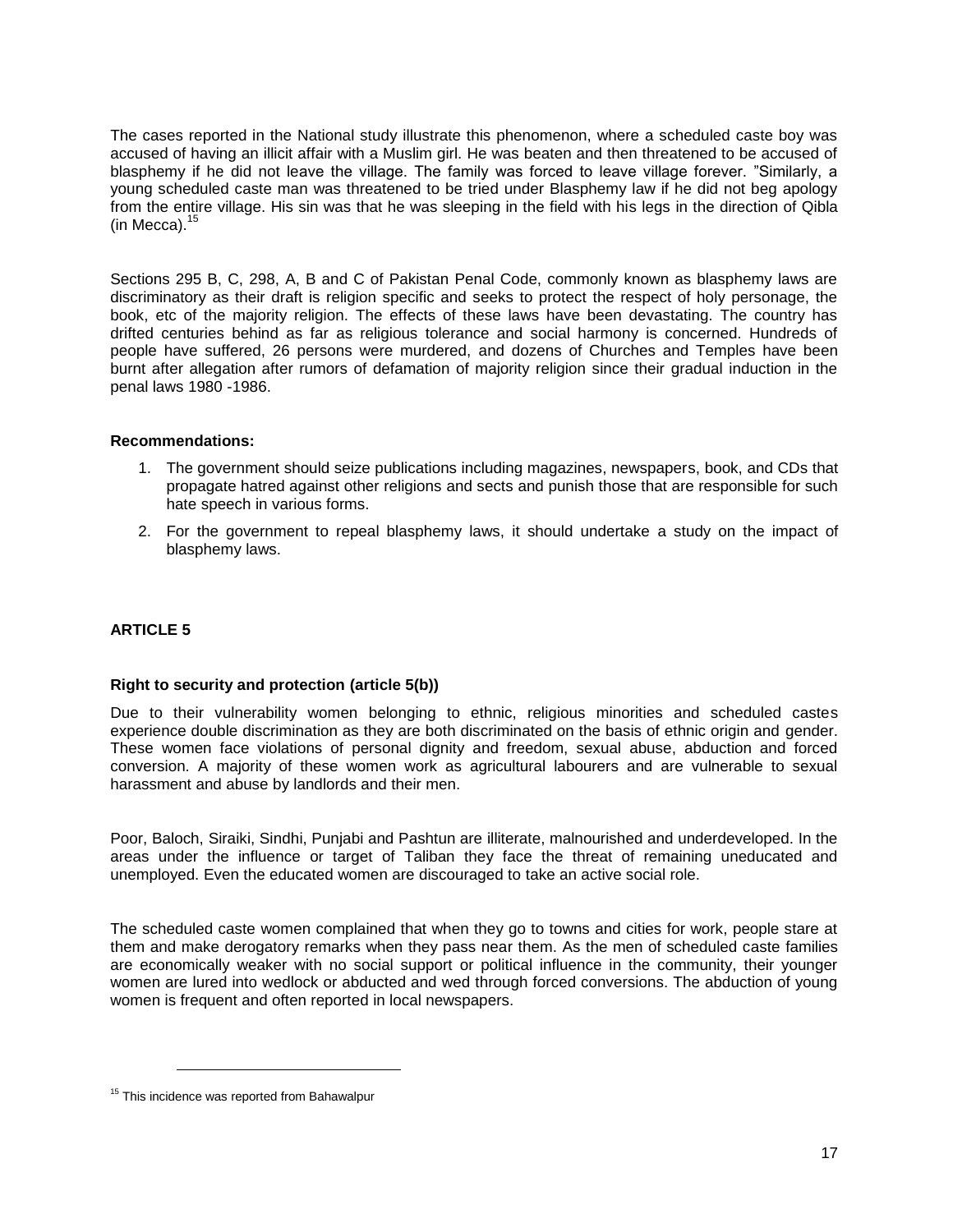In a review of Pakistan's implementation of the International Convention on the Elimination of All forms of Discrimination against Women (CEDAW) in May 2007, the Committee expressed deep concern about the lack of constitutional safeguards for women. In the concluding comments the committee also expressed concern about "pervasive patriarchal attitudes and deep rooted traditional and cultural stereotypes regarding the roles and responsibilities of women and men in the family, in the workplace and in society, which constitute serious obstacles to women's enjoyment of their human rights and impede the full implementation of the convention".

## **Recommendation:**

 $\overline{a}$ 

According to Article 5 of the ICERD Pakistan must make a concrete policy and implementation plan to prevent double discrimination experienced by women especially for minorities and scheduled caste women in Pakistan, implement recommendations of the CEDAW' Committee and include a section on scheduled caste women in its next reporting, which is due in 2009.

# **Political rights (article 5(c))**

People in Federally Administered Tribal Areas (FATA) which constitutes a larger territory of the NWFP have not enjoyed the status of citizens in the past 61 years. Not adult franchise but their representatives are selected to Senate and National assembly through a bureaucratically controlled electoral college (Maliks) under the Constitution. The Political Parties Act does not apply in these areas, thus political parties except religio-political parties cannot open offices in these areas. To a large extent, the scheme of governance is responsible for the underdevelopment and extremism is these areas.

The case of Northern Area, (Gilgit and Baltistan) is even worse. These citizens of Pakistan do not have even the symbolic representation in the national parliament or provincial assembly.

The scheduled caste Hindus do not enjoy meaningful political participation and they have no representation in legislative bodies, district government and political parties.

The State report CERD (CERD/C/PAK/20) mentions that 10 seats have been reserved in the National Assembly for minorities. However, no one from the scheduled caste was considered worthy of party tickets during general elections and elections for local government.<sup>16</sup>

For the past 23 years, the reserved seats for religious minorities have not increased, though the general seats usually occupied by the majority population have been doubled during this period.

Almost all major political parties have their minority wings which leave scheduled castes and the poor sections of Christians out. Indifferent attitude of the major political parties towards minorities and scheduled castes is reflective from the party polices and actions throughout the country. The study shows that there was only a single Schedule Caste member, Partab Bhil, in the National Assembly and none in the Senate and the provincial assembly of Punjab.

<sup>&</sup>lt;sup>16</sup> "Long Behind Schedule": A study on the plight of Scheduled Caste in Pakistan by Shulfiqar Shah, 2007 p. 43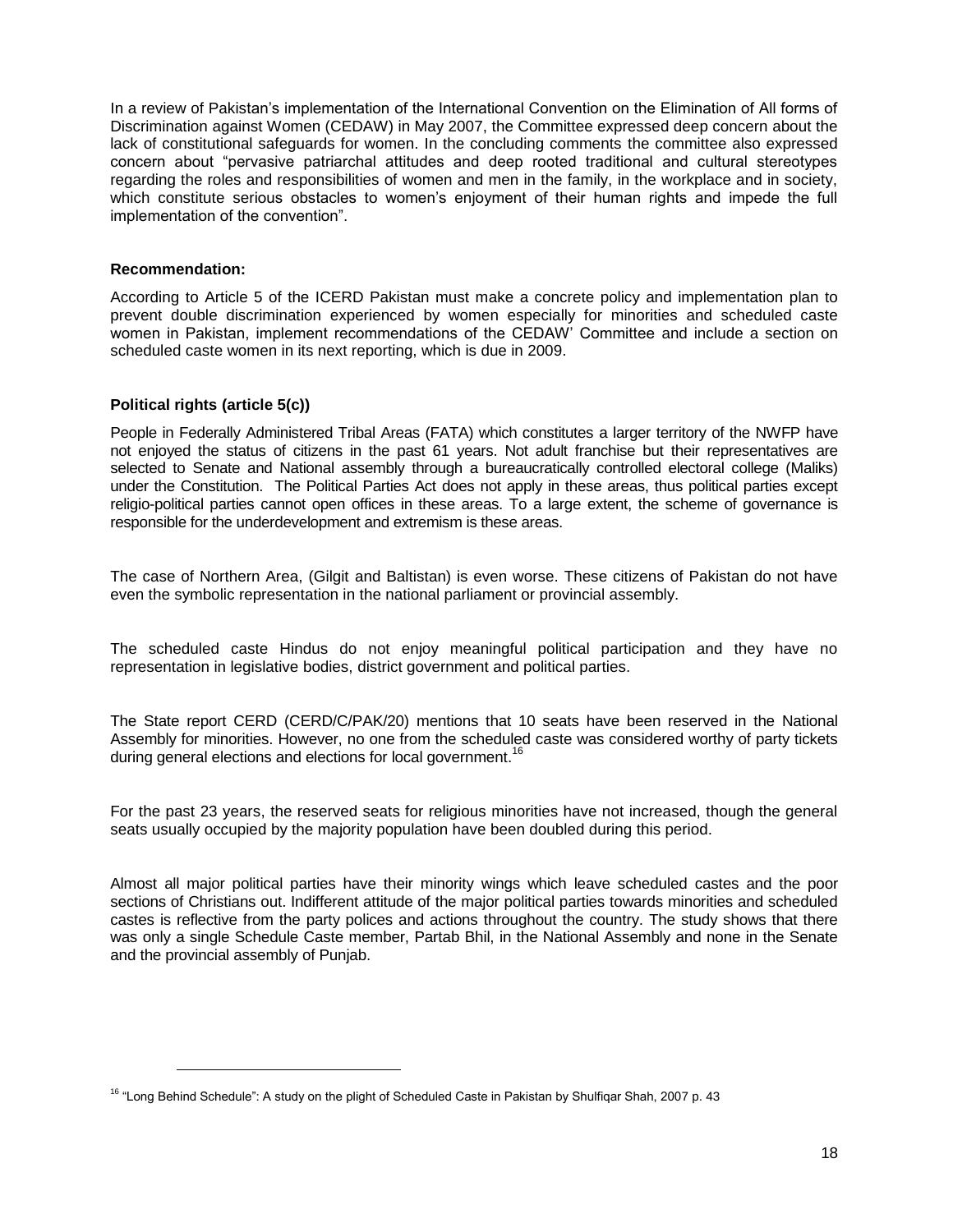## **Recommendations:**

- 1. Representation of the Northern areas and Federally Administered Tribal Areas according to the universal adult suffrage should be ensured through amendments in the Constitution and related laws.
- 2. State and political parties must ensure the presence of scheduled caste representatives in the National Assembly, provincial assemblies and the Senate.
- 3. The reserved seat for religious and other minorities should be assessed at least according to their population and increased accordingly.
- 4. The political parties through amendments in the Political Parties Act should be encouraged to allot a certain percentage of party tickets and party positions to scheduled caste representatives.

# **The right to own property: Adequate housing (article 5(d)(v))**

An overwhelming majority of scheduled castes have no or very restricted access to property or assets. They are landless peasants with no other assets such as land property, gold or bank balance etc.

The official data does not provide categorized statistics on the basis of caste, religion, gender, etc. about important socio-economic indicators e.g. employment, living conditions, ownership. However a 2007 study conducted in four districts (Tharparkar, Umerkot, Rahimyar Khan and Bahawalpur) revealed that 83 % of the scheduled caste population did not own even a small piece of land. The land ownership by the remaining 17 percent is also very small. The 90 % of the scheduled caste landowning (17%) owned between one and five acres of agricultural land.

Scheduled caste communities complained that in absence of any assets, they get entangled in debts for their survival and this way often land in bondage giving up their freedom and dignity. In bondage they are subjected to inhumane treatment by the landlords and their staff. They usually build huts or mud houses on government land or the one owned by the land lord, where they have to compromise their economic and physical freedom and have no job security. Scheduled castes villages and settlements, are often without any civic facilities. There is a lack of basic infrastructure such as electricity, water supply or sanitation available in the villages in the whole of Pakistan but particularly in the smaller provinces. Even potable drinking water is not available in the settlements of scheduled castes.

The Temples destroyed in reaction to demolition of Babri Mosque in 1992, have not been repaired and rehabilitated. The most known among them were Jain Mandir –Lahore and Parhalad Bhagat Mandir – Multan. Suraj Kund Mandir –Multan and many other Temples across the country have become prey to land grabbing or are dying due to the neglect of the government departments. Due to negligence of the government departments hundreds of statutes of Buddha and artifacts of Gandhra period were stolen by thieves or destroyed by the Taliban in 2007 and 2008.

#### **Recommendations:**

- 1. The government should make it legally and practically possible to introduce policies for allocating agricultural Land to the landless peasants, just wages and working conditions to comply with international labour standards. Agricultural labourers should be considered for this on priority basis and in the spirit of social justice.
- 2. The performance of Evacuees Property Trust Board is embarrassing and in need of a serious scrutiny and framing the responsibility of negligence to religious sites of minorities and other heritage. It is also important that the members of the Board must be taken from the concerned religious community.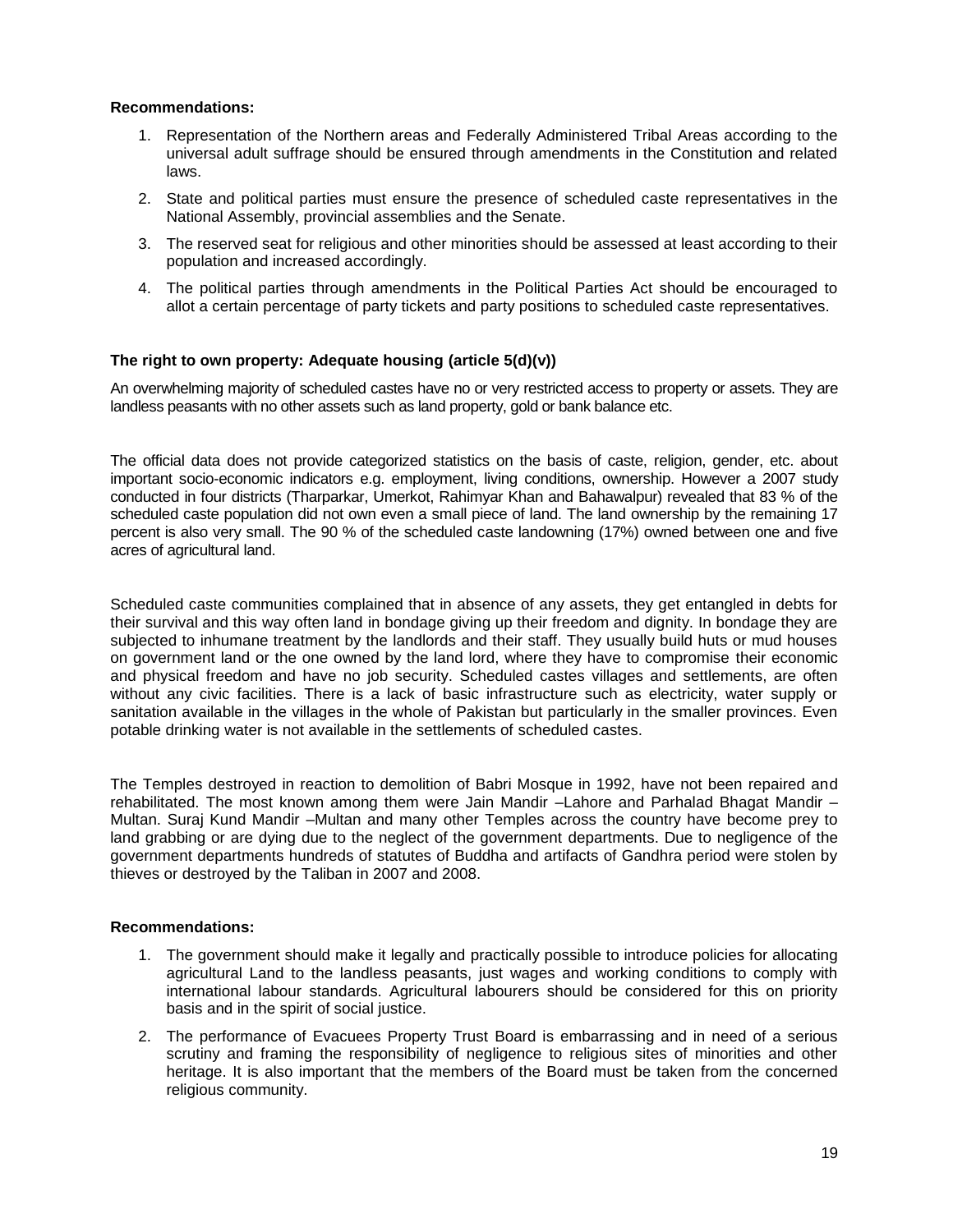- 3. The Government should regularize the informal housing and shelters built by the people on government land both in urban and rural area, ensuring that minorities and scheduled castes do not have to face evictions and illegal adjustments.
- 4. The government should use the grant it is claiming of having allocated for restoration of hundreds of Hindu Temples across the country including the national heritage of Buddha statues, Jain Mandir – Lahore, Suraj Kund and Parhalad Temples of Multan.

# **Economic and social rights (article 5(e))**

Sindh, Balochistan and NWFP provinces have complained of unjust share in the award of funds from the Centre government for decades. They get a lesser share for development funds in comparison to the revenue that they generate. The ongoing strife and insurgency in Balochistan was ignited by a controversy about revenues of the Natural gas that the province supplies in a large quantity. Millions of acres of agricultural land in Sindh, Baluchistan and Siraiki areas were allotted mainly to retired military and civil officers from Punjab.<sup>17</sup>

One such event occurred lately in Balochistan, Gwadar, the new port city in the province. The case became controversial, costly and source of discontentment, because the local people had been economically and socially disadvantaged already and saw the development projects as a threat and plunder of their resources. Influential people from Gwadar, other parts of the province and the country bribed Patwari (the revenue clerk) to get land registered in their name. At the end of the day, many influential politicians of the country and even the relatives of former Prime Ministers had purchased land in Gwadar at rock-bottom prices—as low as one and half Rupees per square yard. The losers were the residents of Gwadar, who were not savvy or rich enough to be part of this plunder and they lost the land that had been theirs for generations'.<sup>18</sup>

These provinces felt deprived even more over the distribution of water resources (river). A large dam project (Kalabagh) became controversial thus so far impossible to build because of feelings of being deprived among the 'smaller provinces.' It is so because the provinces have been forced in past to submit to development projects without their free consent and an unfair share in economic and social development.

As for the scheduled caste population in Pakistan, they are overwhelmingly rural in nature which has a large impact on their realization of economic and social rights. Over 93 % of scheduled castes live in rural areas and only 7 % is settled in urban areas according to the population census of 1998. A majority of the population depends on agriculture for their livelihood. By working on share cropping conditions, they are vulnerable to bonded labour and other exploitations by the landlords. Vulnerable and marginalized groups of the population such as women, children, religious minorities, scheduled castes, and bonded labourers also make the majority of illiterate population within the rural districts.

<sup>&</sup>lt;sup>17</sup> Azizuddin Ahmed, Kia Hum Akathey Reh Saktey Hein (lit. Can we remain together?) p. 199

<sup>18</sup> Monthly Herald, Karachi, June 2008. p 70-71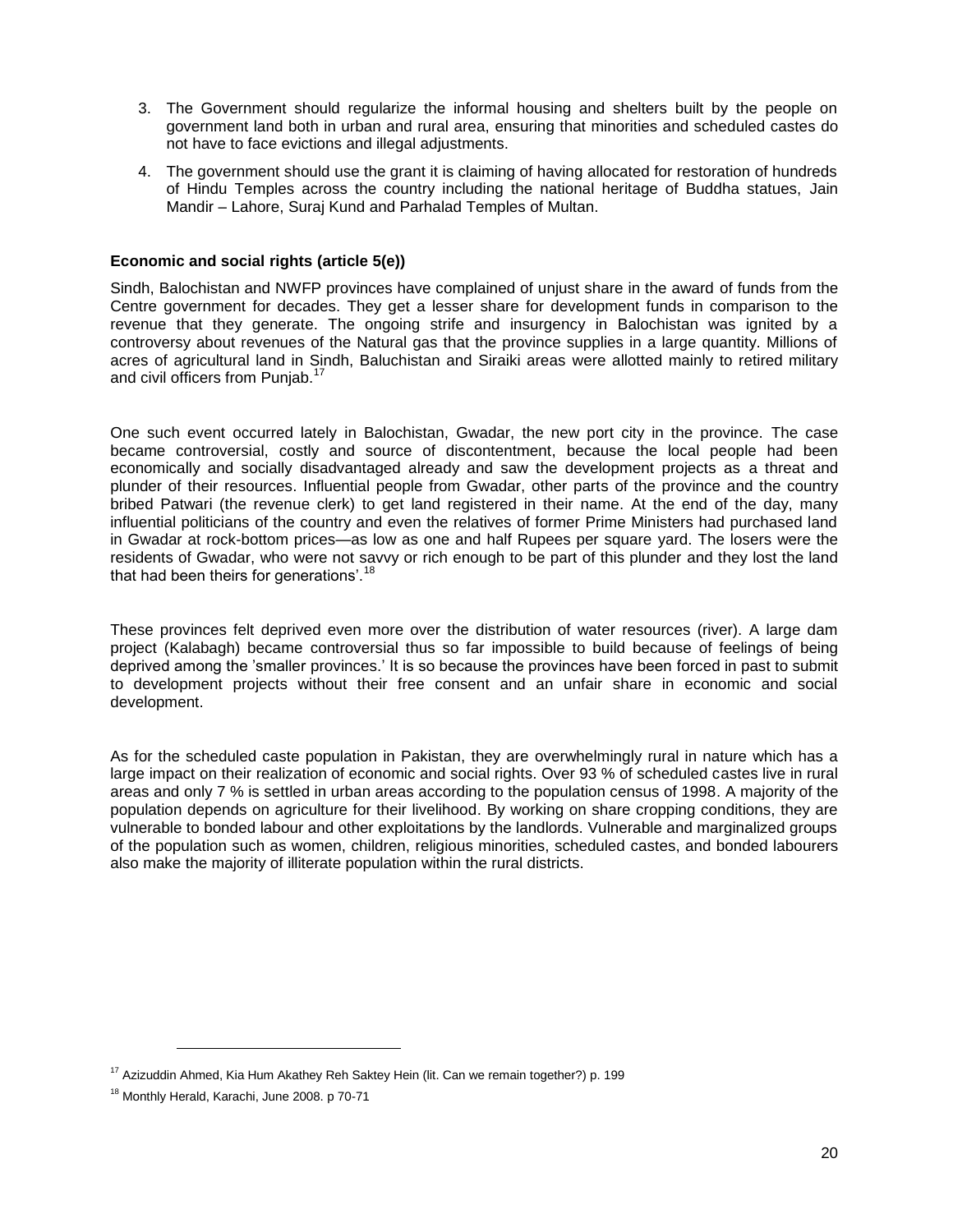## **Accommodating cultural diversity and Education in Mother Tongue**

With regard to cultural rights enunciated in ICESCR<sup>19</sup>, CRC<sup>20</sup>, and the UNESCO Declaration on Cultural Diversity<sup>21</sup>, a great majority of the children in Pakistan are deprived of their cultural rights as there is no arrangement for imparting school level education in their mother tongue. Urdu, which is mother tongue of merely 7.57 % of the population, is the medium of instruction.<sup>22</sup> However Punjabi, Pushto, Saraiki, Balochi and other children are forced to take instruction in the language which is not their mother tongue. This has serious implications on their identity and foundation of world views. Meeting the challenge of mass literacy is not going to be possible without making it possible for children to receive education at least up to primary classes in their mother tongue.

# **Recommendations:**

- 1. The Council of Common Interests and the National Economic Council should meet on regular basis to discuss issues among the provinces and their long term resolve.
- 2. The National Finance Commission (award) should consider poverty level and other development indicators as a parameter for allocation of funds to the provinces. The Provinces should apply the similar criteria for further allocation of funds to the districts, and give consideration to the maintenance of ethnic and other diversity.
- 3. Due and equal importance should be given to the languages spoken in educational activities and the state sponsored media. Funds should be allocated to preserve knowledge in the local languages and culture.
- 4. Besides fixing job quota in the government services for ethnic, religious and other minorities, the government should publicize the status of implementation of this policy on yearly basis.

# **The right to public health, medical care, social security, and social services (article 5(e)(iv))**

The average budget on health and nutrition has been 0.51% of the GDP for a number of years. In 2005 – 2006 it was 0.6 % of the GDP $^{23}$ .

Health conditions in various minority groups including scheduled caste communities are very poor as frequent illness is reported in these households. Since they live in localities with no sewerage and hygienic facilities due to negligence of authorities, they are more vulnerable to diseases and often suffer diseases like Tuberculosis and Hepatitis-B and C which are expensive and difficult to treat.

Lack of proper food results in malnutrition and has a bad effect on the health of children and women in particular. The 2007 study reveals that there is hardly any Government health facility available in scheduled caste villages. If they dare to travel to major cities for treatment they face a lot of discrimination and are not treated equally.

Scheduled castes recall many incidents where nurses or doctors have refused to touch their body parts because it will pollute them or they are dirty and filthy. A scheduled caste youth from the district of Rahimyar Khan

<sup>&</sup>lt;sup>19</sup> Article 15, International Covenent on Economic, Social and Cultural Rights

<sup>&</sup>lt;sup>20</sup> Article 4, Convention on the Rights of the Child

 $21$  Article 5, Cultural Rights as enabling environment for Cultural diversity

<sup>&</sup>lt;sup>22</sup> Population by Mother Tongue, Statistics division, Government of Pakistan,

<sup>&</sup>lt;sup>23</sup>Colleg of Physicians and Sureons Pakistan, March 2006 Bulletin,

http://cpsp.edu.pk/bulletin%20arch/march06/chapter1.asp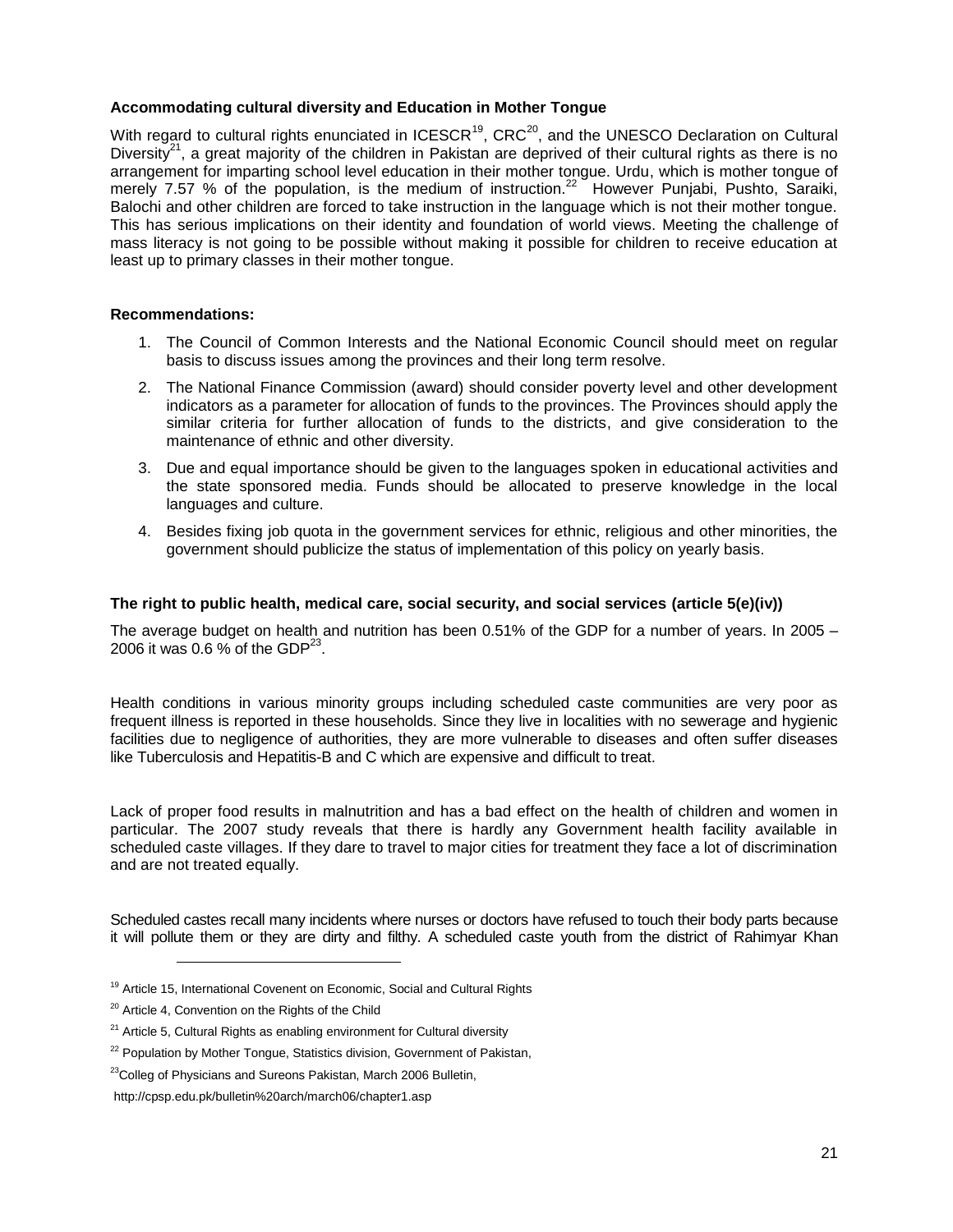complained that a Para-medic refused to treat his sister when he took her to hospital after severe pain in her teeth as she said that "she won't like to pollute her instruments by using it on a scheduled caste".

#### **Recommendation:**

The government agencies dealing with health, medical care and social services must sensitize their staff to the concepts of non-discrimination. Moreover a focused approach should be adopted while dealing with health needs and diseases related to poverty and social exclusion.

#### **Right to education and training (article 5(e)(v))**

Recent attempts at reform have made little headway, and spending as a share of national output has fallen in the past five years. Pakistan is now one of just twelve countries that spent around 2 per cent of their GDP on education for nearly 25 years. Moreover, an inflexible curriculum and political interference have created schools that have barely lifted very low literacy rates.

According to Education Census 2005, the literacy rate in Pakistan is just 52% and the most vulnerable and marginalized groups such as indigenous, ethnic, national religious minorities, scheduled castes and bonded labourers make up the majority of the illiterate population.

Education policies and curriculum are laden with materials and initiatives based on intolerance to other religions. A student or candidate for government job is given 20 extra marks if She / he memorized Quranic text, where as there is no such arrangement for non-Muslim candidates for admissions and jobs. In addition, the school curriculum is biased and does not reflect the heritage of Pakistan.

According to the 1998 Census the overall literacy was 45 %, whereas it was 34 % among Christians, 19% among Jati Hindus and 17% among the scheduled castes and other religious minorities including Parsis, Buddhist, Sikhs and Kafirs. The survey reveals that 2/3 of the scheduled caste population in Southern Punjab and Sindh are illiterate. Statistics show that 74 % of scheduled castes in Umerkot, Tharparkar, Rahimyar Khan and Bahawalpur are virtually illiterate. Of the 26 % who claimed to be literate 15 percent have only had primary education, followed by only 4 % up to grade 8 education and another 4 % had passed Metric. Only one percent of the scheduled castes are graduates with only a few lucky ones having post-graduate degrees.

Among the ethnic and religious minorities the nexus between poverty and illiteracy is strong: people are illiterate because they are poor, and they are poor because they are illiterate. Due to bad schooling in rural areas, Pakistan has one of the highest dropout ratios at primary and secondary school levels. Again, it is often the child of marginalized groups who falls victims of drop out.

The 2007 survey also confirms that scheduled caste communities are at the bottom of all indicators of social development. The absence of any affirmative action and measure on part of the government is shown in massive illiteracy of these communities. Religious and caste biases at school and college levels also keep them from pursuing their education.

#### **Recommendations**:

1. Education should be made a priority and there should be a focus on affirmative programmes for minorities such as ethnic, religious, scheduled castes and indigenous people.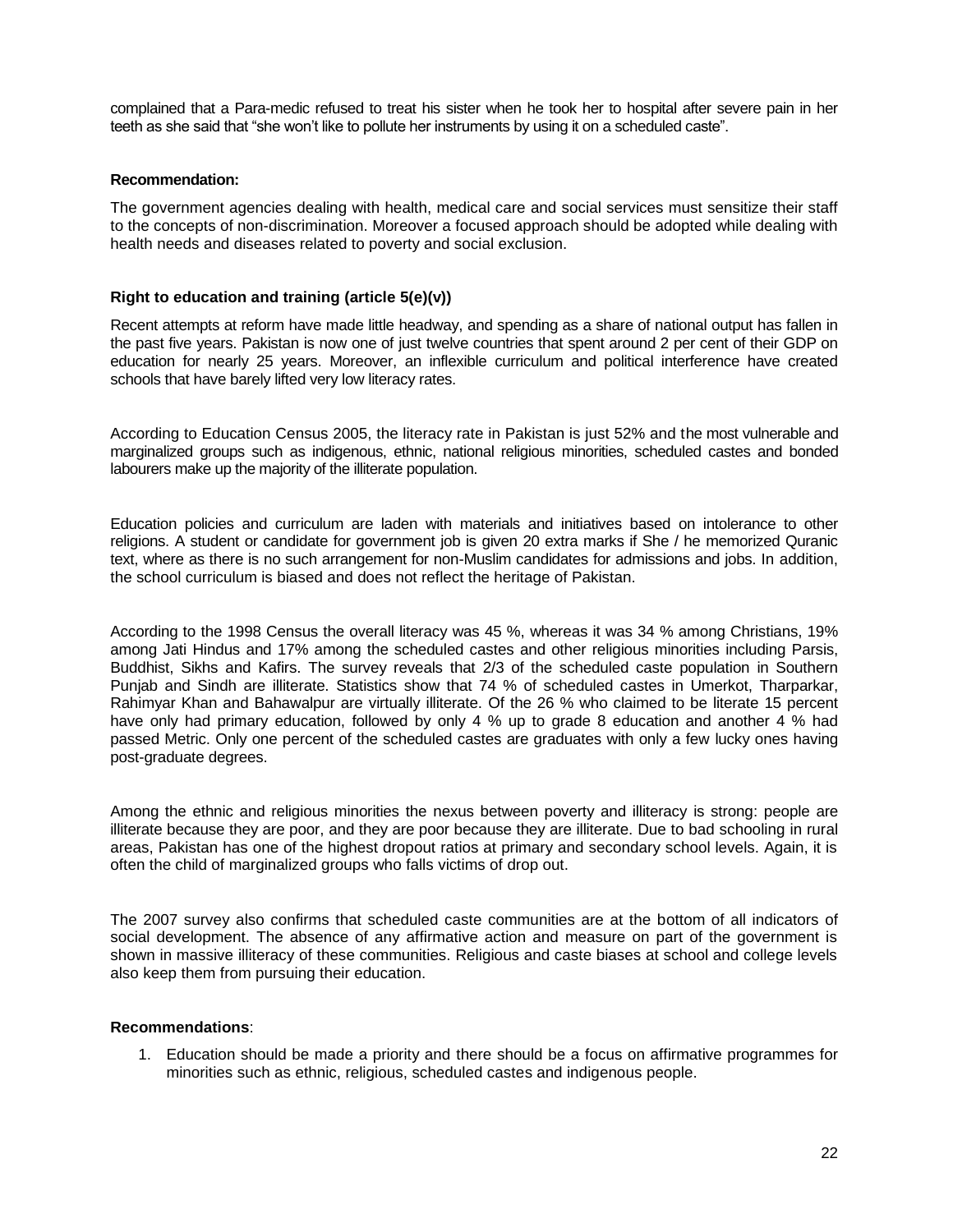- 2. Public expenditure on education should increase to at least 4 per cent of GDP as recommended by UNESCO, with particular emphasis on opening new schools, and upgrading public school infrastructure, including water, electricity and other facilities.
- 3. Take immediate political, police and legal action against extremist organisations and others seeking to prevent or disrupt development, social mobilisation and education reform initiatives, especially related to girls and women.
- 4. Suspend any initiatives to coordinate the Madrassa curriculum with the public school curriculum until the Curriculum Wing completes a comprehensive review and reform of the national syllabus.
- 5. Identify and delete historical inaccuracies and any material encouraging religious hatred or sectarian or ethnic bias in the national curriculum; and the teachers are trained to treat students in an impartial and equal manner.
- 6. Limit Islamic references to courses linked to the study of Islam; make it an elective subject so as to respect the religious rights of non-Muslim students.
- 7. Provide adequate transport for provincial education staff required to monitor and report on remote districts.
- 8. Link funding to education performance indicators, including enrolment rates, pass rates, and student and teacher attendance levels.
- 9. Ensure that any new public schools, especially girl's schools, are established close to communities, especially in less developed rural areas.

## **The rights to work, to free choice of employment, to just and favourable conditions of work (article 5(i))**

The representation of religious minorities in the superior Civil services and judiciary is extremely marginal. In effect, the government report failed to quote any number or ratio and mentioned names whose presence is merely symbolic. The ethnic minorities often complain about their low representation in the superior civil service which is correct because there is no system in place to incorporate the marginalized groups into the mainstream.

Approximately 75% of the army is drawn from three districts of Punjab, the area known as Salt range. Another 20 % are from three to four districts in the North Western Frontier Province (NWFP). The other two provinces, Balochistan and Sindh, together have about a 5 % share of personnel. The number of ethnic Baloch is not more than a couple of hundreds, is even less than the number of ethnic Sindhis in the Armed forces<sup>24</sup>.

There was previously a six percent quota reserved in government services for scheduled castes and the law provided three years age relaxation in the jobs and admissions since 1948. This law was scrapped in 1998 during the regime of Mian Nawaz Sharif, a civilian Prime Minister. The Scheduled caste representatives find no difference in having or not having quota, as it had never been implemented.

#### **Bonded Labour and slavery**

 $\overline{a}$ 

Pakistan is among one of the few countries in the world where slavery still exists in the form of bonded labour. The majority of the bonded labour community belongs to marginalized and excluded groups such as the scheduled caste Hindus, Christians and Muslim Sheikhs. A majority of them work as agriculture laborer or brick layers.

<sup>&</sup>lt;sup>24</sup> Ayesha Siddiqa, Military INC. Inside Pakistan Military economy p.59 Oxford, 2007